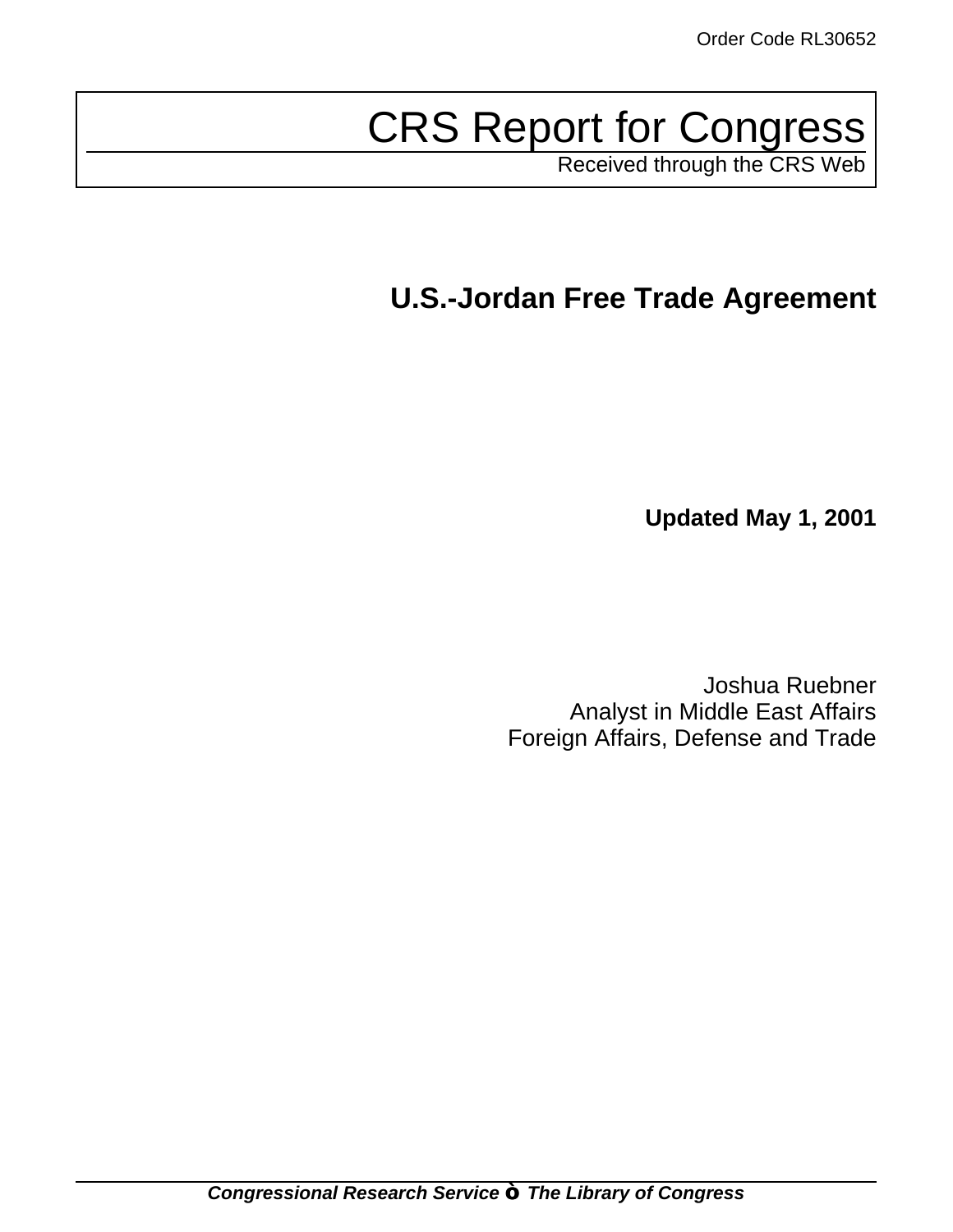## U.S.-Jordan Free Trade Agreement

#### **Summary**

On June 6, 2000, President Bill Clinton and King 'Abdullah II announced that the United States and Jordan would commence negotiations for a bilateral free trade agreement (FTA). The two sides signed the FTA on October 24, 2000, and President Clinton submitted the FTA to the  $107<sup>th</sup>$  Congress on January 6, 2001. Bills to implement the FTA were introduced in the Senate (S. 643) on March 28, 2001, and in the House (H.R. 1484) on April 4, 2001.

In the past, Congress has shown an interest in developing free trade relations between the United States and select Middle East countries. In 1985, Congress approved the U.S.-Israel FTA and amended it in 1996 to include the West Bank and Gaza Strip as well as qualifying industrial zones (QIZs) between Israel and Jordan, and Israel and Egypt. Since 1994, when Jordan and Israel signed a peace treaty, Congress and the Clinton Administration also undertook several initiatives designed to assist the Jordanian economy. These initiatives included increased levels of foreign assistance, debt forgiveness, and the QIZ program.

In addition to covering traditional reductions in barriers to trade in goods and services, the FTA also deals with other issues that became part of the U.S. trade policy agenda during the Clinton Administration such as intellectual property rights (IPRs), e-commerce, and labor and environmentalstandards. The inclusion of labor and environmental standards within the text of the FTA has provoked disagreement between those with differing visions of what should be included in future U.S. FTAs.

The volume of bilateral trade between the United States and Jordan throughout the 1990s was consistently modest. Many top Jordanian exports to the United States already enter the United States duty-free through various programs, and cereals– the top U.S. export to Jordan–already face low or zero-level tariff rates. Therefore, a free trade agreement is unlikely to have an immediate and dramatic impact on the volume of bilateral trade. However, Jordanian exports of textiles and apparel to the United States, as well as U.S. exportsto Jordan of various commoditiesthat face moderately high Jordanian tariffs, could expand under an FTA.

In addition to a modest increase in the bilateral trade of goods, a U.S.-Jordan FTA could have several economic and political implications. These include the possibility of increased levels of trade in services, greater foreign direct investment (FDI) to Jordan both from U.S. and foreign-based companies, and reinforced momentum for further economic reform in Jordan. If approved by Congress and the Jordanian parliament, the U.S.-Jordan FTA will also mark the first U.S. free trade agreement with an independent Arab country, thereby reflecting the strength of U.S.- Jordanian bilateral relations and the importance that the United States attaches to these relations.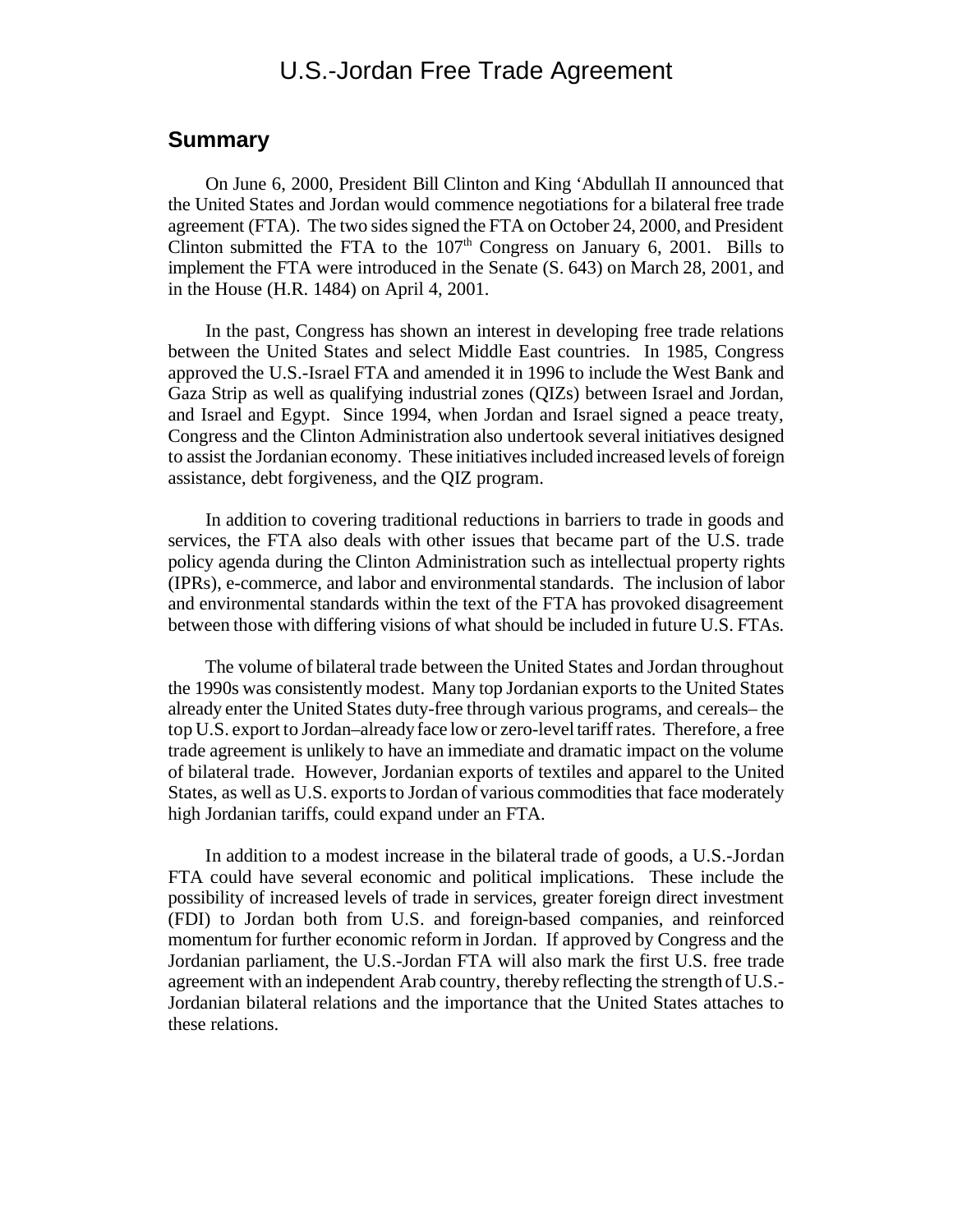## **Contents**

| Congressional Interest in Free Trade in the Middle East 2                                                                                                                                            |
|------------------------------------------------------------------------------------------------------------------------------------------------------------------------------------------------------|
| Clinton Administration: Economic and Environmental Impact Studies  7<br>U.S. Private Sector Comments Received by the USTR 9<br>Jordanian Environmental Impact Study and Private Sector Reactions  10 |
|                                                                                                                                                                                                      |
|                                                                                                                                                                                                      |
|                                                                                                                                                                                                      |

## **List of Tables**

| Table 1. U.S. Foreign Assistance to Jordan, FY1993 to FY2001 4           |  |
|--------------------------------------------------------------------------|--|
| Table 2. U.S.-Jordanian Bilateral Trade and Trade Balance, 1992-2000  15 |  |
| Table 3. Top 10 U.S. Domestic Exports by FAS Value to Jordan, 2000  17   |  |
| Table 4. Top 10 U.S. Imports for Consumption by Customs Value from       |  |
|                                                                          |  |
|                                                                          |  |
| Appendix A. Public Comments Received by USTR on U.S.-Jordan FTA  23      |  |
| Appendix B. Public Comments Received by USTR on Environmental            |  |
|                                                                          |  |
|                                                                          |  |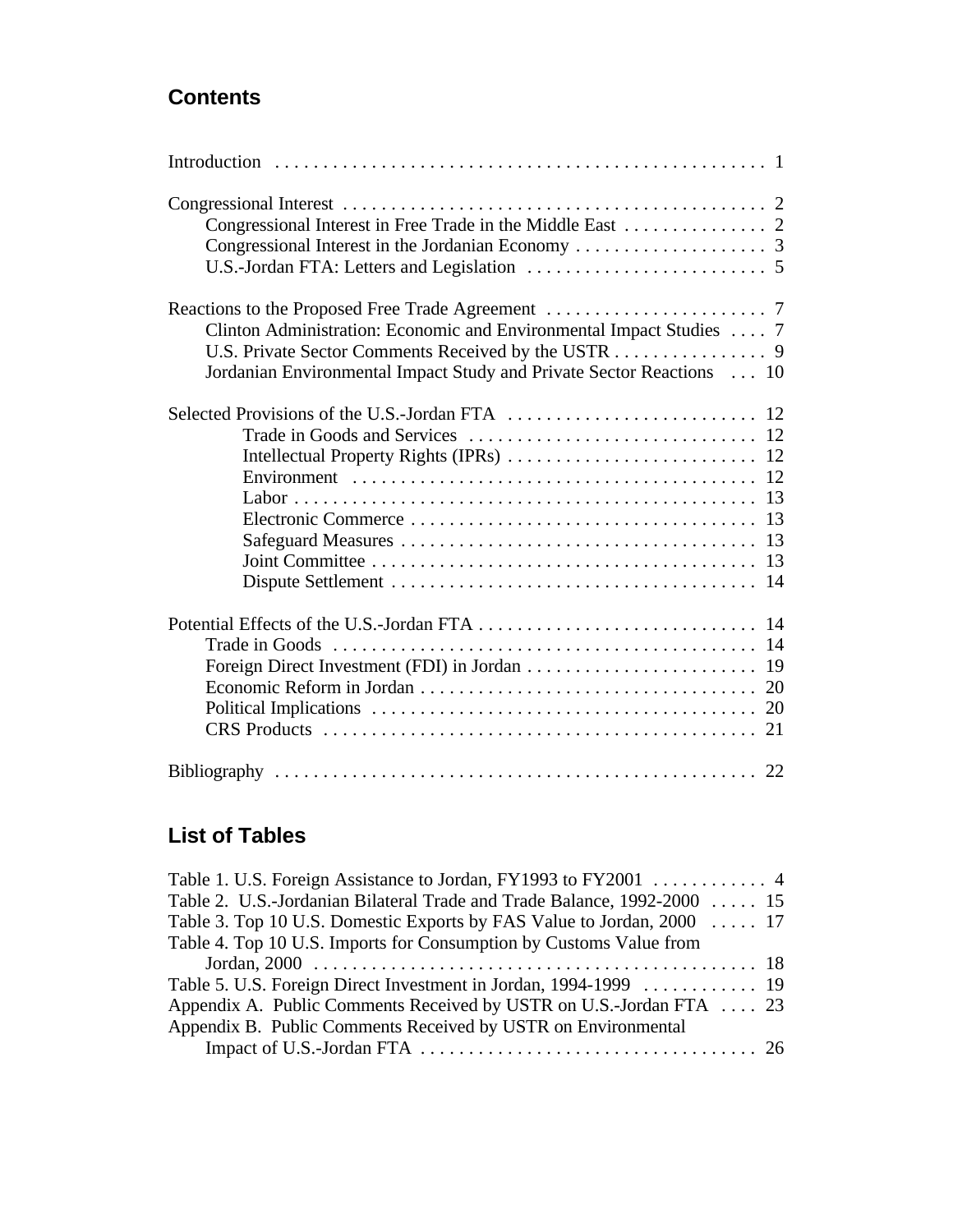## U.S.-Jordan Free Trade Agreement

## **Introduction**

On June 6, 2000, President Bill Clinton and King 'Abdullah II announced that the United States and Jordan would commence negotiations for a bilateral free trade agreement (FTA),<sup>1</sup> eventually leading to reciprocal duty-free trade in goods. The United States and Jordan conducted three main rounds of negotiations before signing the FTA on October 24, 2000. The first round took place in Washington during the week of June 26, 2000 and was headed by then United States Trade Representative (USTR) Charlene Barshefsky and Jordanian Deputy Prime Minister and Minister of State for Economic Affairs Dr. Muhammad al-Halayqah. The second and third rounds were held in Amman, Jordan during the week of August 1, 2000, and in Washington during the week of September 11, 2000, respectively. During the October 2000 summit meeting at Sharmal-Sheikh, Egypt, King 'Abdullah reportedly expressed to President Clinton his desire to conclude the negotiations as rapidly as possible.<sup>2</sup> Soon after, the two negotiating teams completed their talks and the FTA was signed on October 24, 2000.<sup>3</sup>

According to the agreement, the FTA's entry into force is "subject to the completion of necessary domestic legal procedures by each Party." The Clinton Administration submitted the agreement to the  $107<sup>th</sup>$  Congress on January 6, 2001, and bills to implement the FTA were introduced in the Senate (S. 643) on March 28, 2001, and in the House (H.R. 1484) on April 4, 2001 (for further details, see the subsection entitled *U.S.-Jordan FTA* in the *Congressional Interest* section). The FTA reportedly is also before the Jordanian parliament for ratification. The agreement will enter into force two months after the Parties exchange written notification that the necessary domestic legal procedures have been completed.

<sup>1</sup>Steve Holland, "Clinton, with Jordan's King, Sees Progress on Peace," *Reuters*, June 6, 2000.

<sup>2</sup> Jonathan Peterson, "U.S.-Jordan Trade Deal Is Likely Today," *Los Angeles Times*, October 24, 2000.

<sup>3</sup>For the texts of President Clinton's and King 'Abdullah's remarks at the signing ceremony, see "FTA Good for the U.S., Good for Jordan, Good for Long-Term Prospects of Peace–Clinton," and "Jordanians Embrace New Challenge of Progress and Fulfillment," *Jordan Times*, October 26, 2000.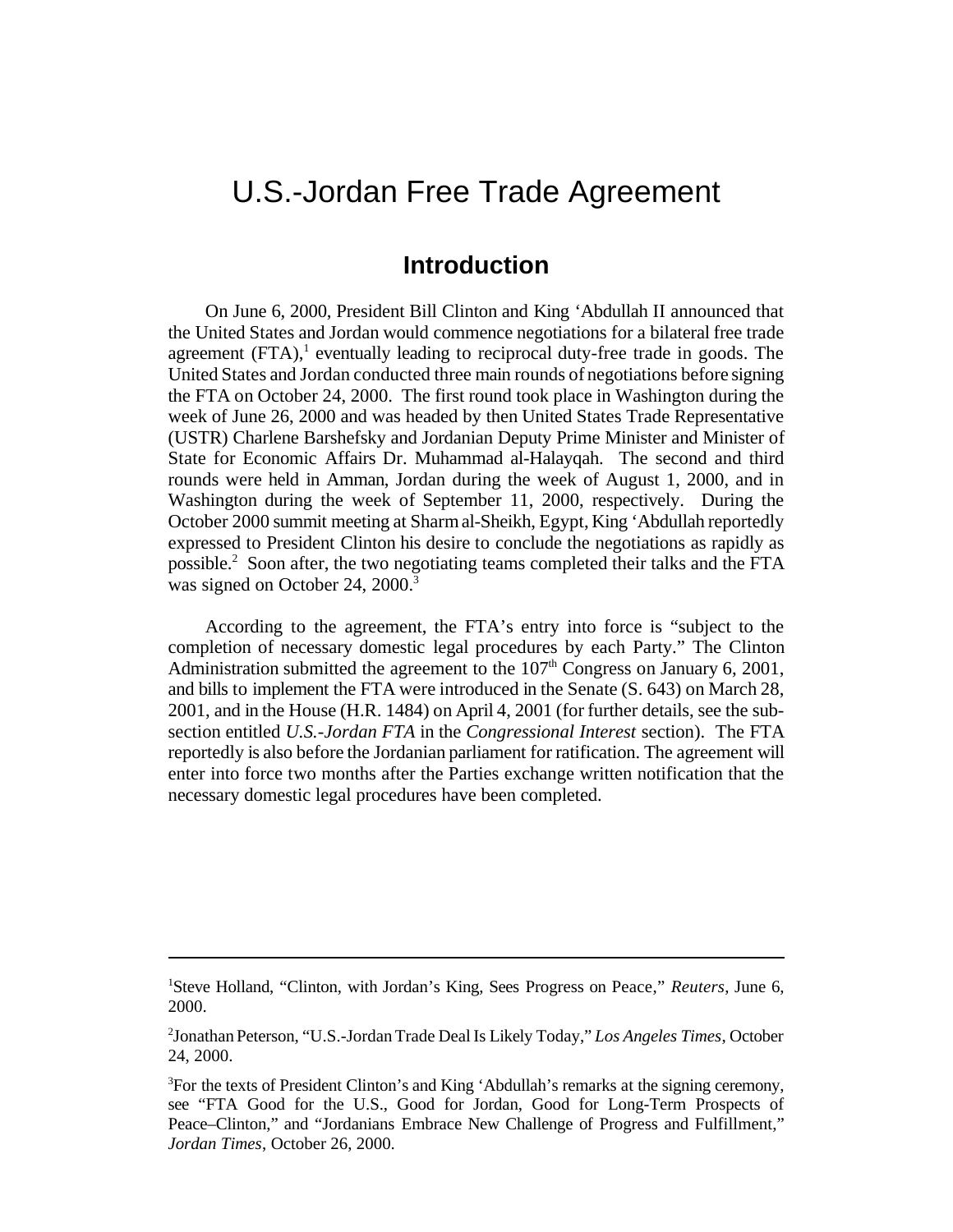## **Congressional Interest**

#### **Congressional Interest in Free Trade in the Middle East**

If the FTA wins U.S. congressional and Jordanian parliamentary approval, Jordan will become only the fourth country in the world to have a bilateral free trade agreement with the United States. Previous FTA's were concluded with Canada and Mexico, forming the North American Free Trade Area (NAFTA), and with Israel.

In 1985, Congress strongly supported the U.S.-Israel FTA negotiated by the Reagan Administration. Congress began its approval process of the FTA on April 29, 1985 when the United States-IsraelFree Trade Area ImplementationAct (H.R. 2268) was introduced in the House. The House passed the bill unanimously on May 7, 1985 and the Senate passed it without amendment on May 23, 1985. President Reagan signed the bill into law (P.L. 99-47) on June 11, 1985. U.S.-Israeli bilateral trade has increased substantially since the conclusion of the FTA. When the agreement was signed in 1985, total U.S.-Israeli bilateral trade amounted to \$4.7 billion. Since then, the volume of bilateral trade has increased steadily, reaching more than \$20.7 billion in 2000, representing more than a four-fold increase in total bilateral trade.<sup>4</sup>

In 1996, Congress amended the United States-Israel Free Trade Area Implementation Act through the GSP Renewal Act of 1996 (P.L. 104-234).<sup>5</sup> This legislation expanded the geographic scope of the U.S.-Israel FTA in two ways. First, it extended the FTA to cover goods produced or manufactured in the West Bank and Gaza Strip. By providing Palestinian exporters with duty-free access to the U.S. market, Congress hoped that such a 'peace dividend' would strengthen the Palestinian economy and thereby reinforce support for the peace process. The extension of the U.S.-Israel FTA to the West Bank and Gaza Strip has had a modest impact on direct Palestinian exports to the United States. In 1995, there were no such exports, but by 2000, the United States directly imported \$4.8 million of Palestinian goods.<sup>6</sup> These figures might understate the actual amount of Palestinian exportsto the United States in recent years because ofIsrael's continuing role in heavily intermediating Palestinian trade with the rest of the world. In other words, some Palestinian goods may be exported indirectly to the United States via Israel, and therefore appear in U.S.-Israeli bilateral trade statistics.

Second, P.L. 104-234 also granted the President additional proclamation authority to extend the U.S.-Israel FTA to cover products from qualifying industrial zones (QIZs) between Israel and Jordan, and Israel and Egypt. QIZs are designed to further Arab-Israeli economic cooperation by providing goods produced with certain

<sup>4</sup> "U.S. Trade Balance with Israel," United States Census Bureau, Department of Commerce.

<sup>5</sup>This bill was introduced in the House on March 13, 1996, as H.R. 3074. The House passed H.R. 3074 by voice vote on April 16, 1996, and the Senate passed it without amendment by unanimous consent on September 27, 1996. President Clinton signed the bill into law (P.L. 104-234) on October 2, 1996.

<sup>6</sup> "U.S. Trade Balance withGaza Strip Administered by Israel," and "U.S. Trade Balance with West Bank Administered by Israel," U.S. Census Bureau, Department of Commerce.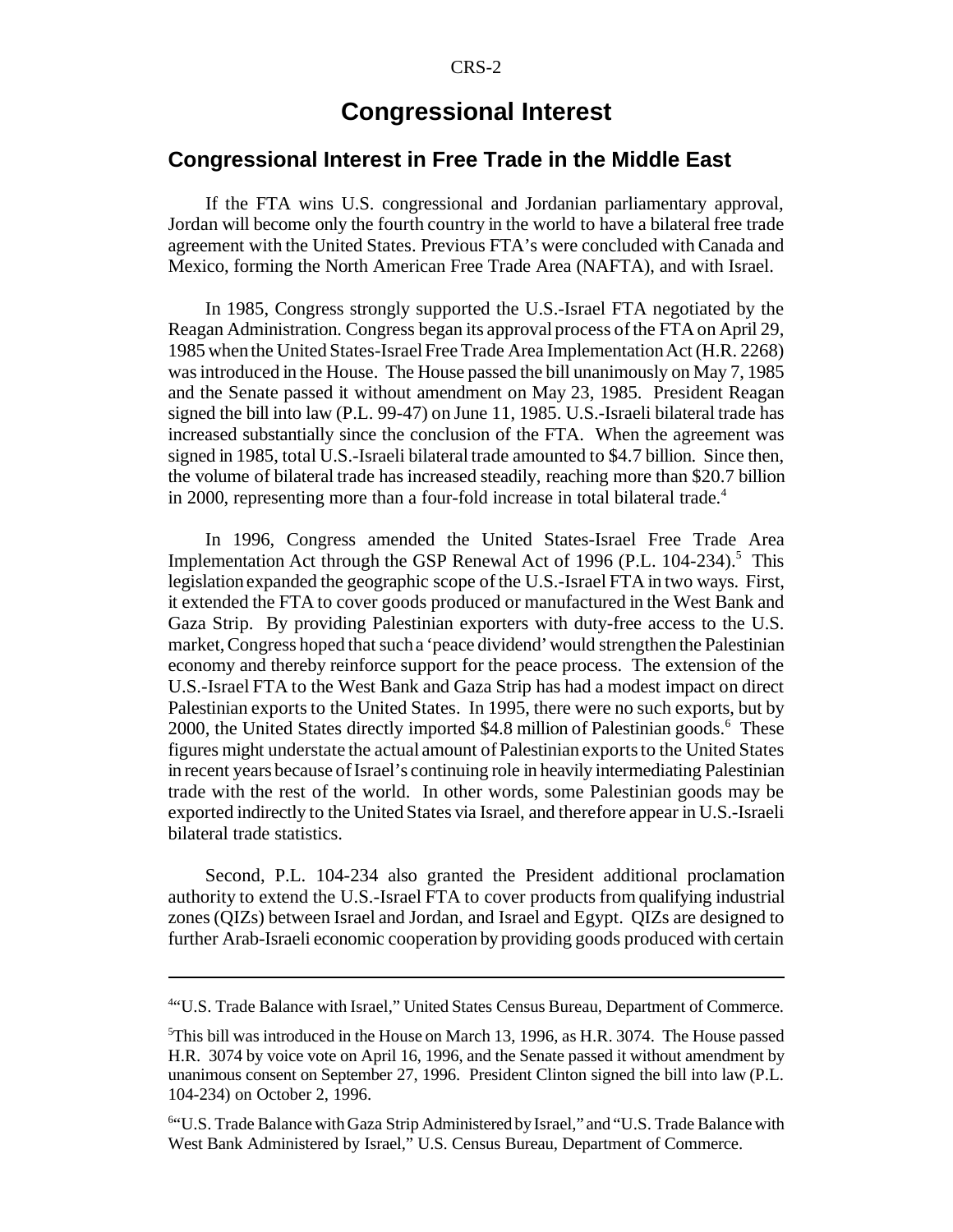levels of Israeli, Jordanian, Egyptian, or Palestinian content duty-free access to the U.S. market. (For further details on Jordanian-Israeli QIZs, see the following section on *Congressional Interest in the Jordanian Economy* and CRS Report RS20529, *United States-Israel Free Trade Area: Jordanian-Israeli Qualifying Industrial Zones*, by Joshua Ruebner, updated March 29, 2001.) Egypt has yet to express interest in participating in the QIZ program, probably because it entails a level of Arab-Israeli economic cooperation that Egypt would prefer to engage in only after the conclusion of a comprehensive regional peace.

Although Egypt, for the time being, has decided not to participate in the QIZ program, some analysts have suggested Egypt as a potential candidate to be one of the United States' next free trade partners.<sup>7</sup> Some Members of Congress have expressed interest in this idea as well. On August 4, 2000, 26 Senators sent President Clinton a letter urging him to negotiate an FTA with Egypt that would form the basis for a Middle East Free Trade Region that would include Israel, the West Bank and Gaza Strip, Jordan, and Egypt.<sup>8</sup> While the conclusion of FTAs with Jordan and Egypt could form the basis for a wider Middle East free trade region with the United States, negotiations for such an intra-regional zone would probably be politically unfeasible until a comprehensive regional peace is achieved.

#### **Congressional Interest in the Jordanian Economy**

In the early 1990s, before Jordan and Israel achieved substantive progress on their bilateral track of the peace process, Congress did not undertake any large-scale initiatives to assist the Jordanian economy. U.S. foreign assistance to Jordan was limited, largely due to U.S. concern overJordan'srefusalto join the U.S.-led coalition against Iraq during the 1990-1991 GulfWar. However, after Jordan and Israel signed the Washington Declaration, which terminated the state of belligerency between Jordan and Israel, on July 25, 1994, and a peace treaty on October 26, 1994,<sup>9</sup> Congress and the Clinton Administration took a number of initiatives intended to benefit the Jordanian economy. These steps have included increasing the level of bilateral economic and militaryassistance provided to Jordan, forgiving Jordan's debt to the United States, and establishing qualifying industrial zones (QIZs) in Jordan and Israel. The primary Congressional motivation behind attempting to improve the Jordanian economy has been to provide Jordan with a 'peace dividend'–an economic reward designed to demonstrate the benefits of peace to a Jordanian population that has sometimes criticized and protested its government's pace and depth of normalization of relations with Israel.

In recent years, one of the most visible aspects of Congressional interest in the Jordanian economy has been in the realms offoreign assistance and debt forgiveness.

 $T$ For an analysis of a possible United States-Egypt Free Trade Agreement, see Ahmed Galal andRobertZ. Lawrence, *Building Bridges:AnEgypt-U.S. Free Trade Agreement*, Brookings Institution Press, Washington, D.C., 1998.

<sup>8</sup> "U.S. Senators Seek Free-Trade Pact with Egypt," *Reuters*, August 4, 2000.

<sup>9</sup>For the text of these two agreements, see the web site of Israel's Foreign Ministry, at [http://www.israel-mfa.gov.il].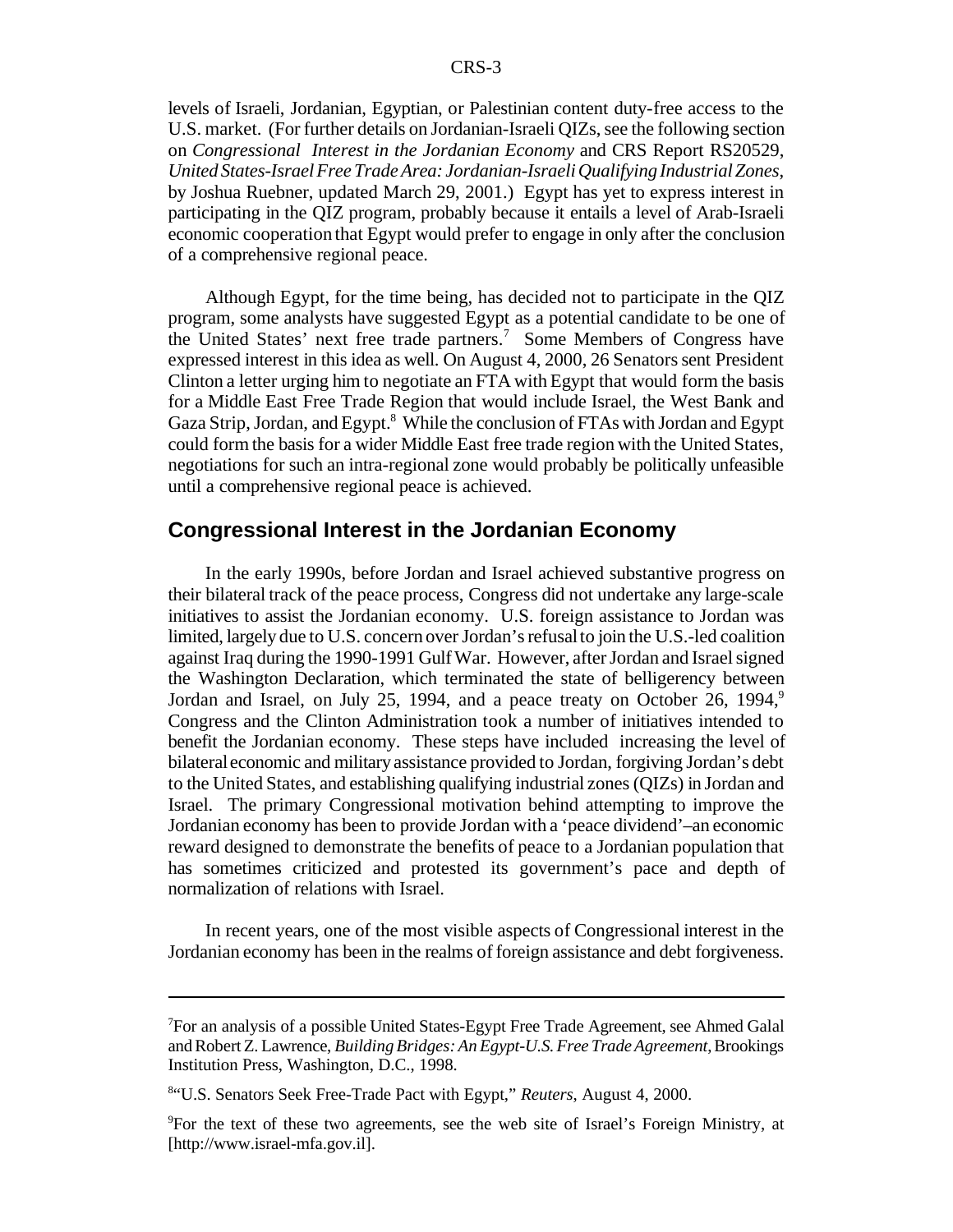In the wake of the Washington Declaration, President Clinton promised King Hussein that he would work towards forgiving Jordan's debt to the United States. Congress responded with subsidy appropriations mainly in FY1994 and FY1995 that forgave the equivalent of roughly \$700 million of Jordanian debt to the United States. Beginning in FY1996, Congress agreed to increase first military and then economic assistance to Jordan. In FY1999 and FY2000, at the request of the Administration, Congress also earmarked \$300 million for Jordan in its supplemental appropriations for funding the 1998 Israeli-Palestinian Wye River Memorandum. Congress provided Jordan with Wye River funds in gratitude for King Hussein's prominent role in mediating the agreement and to help Jordan withstand internal and regional opposition to its supportive role. **Table 1** provides a summary of U.S. assistance and debt forgiveness to Jordan since FY1993. (For further details on U.S. assistance to Jordan, see CRS Issue Brief IB93085, *Jordan: U.S. Relations and Bilateral Issues*, by Alfred B. Prados, updated regularly.)

| $\mathbf{F}\mathbf{Y}$ | <b>Economica</b> | <b>Military</b> <sup>b</sup> | <b>Sub-Total</b> | <b>Debt</b><br>Forgiveness <sup>c</sup> | <b>Total</b> |
|------------------------|------------------|------------------------------|------------------|-----------------------------------------|--------------|
| 1993                   | 35.0             | 9.5                          | 44.5             |                                         | 44.5         |
| 1994                   | 28.0             | 9.8                          | 37.8             | 99.0                                    | 136.8        |
| 1995                   | 28.9             | 8.3                          | 37.2             | 275.0                                   | 312.2        |
| 1996                   | 36.1             | 201.5                        | 237.6            |                                         | 237.6        |
| 1997                   | 120.4            | 32.1                         | 152.5            | 15.0                                    | 167.5        |
| 1998                   | 151.2            | 77.1                         | 228.3            | 12.0                                    | 240.3        |
| 1999 <sup>d</sup>      | 201.5            | 123.5                        | 325.0            |                                         | 325.0        |
| 2000 <sup>d</sup>      | 200.0            | 226.6                        | 426.6            |                                         | 426.6        |
| 2001 (Proposed)        | 150.0            | 76.7                         | 226.7            |                                         | 226.7        |
| <b>Total</b>           | 951.1            | 765.1                        | 1,716.2          | 401.0                                   | 2,117.2      |

**Table 1. U.S. Foreign Assistance to Jordan, FY1993 to FY2001** (All figures in Millions of U.S. Dollars)

a. Economic assistance includes Economic Support Funds (ESF), Development Assistance, Food Assistance, and Peace Corps.

b. Military assistance includes Foreign Military Financing (FMF), Drawdowns of Military Equipment, International Military Education and Training (IMET), and De-Mining Operations.

c. Debt forgiveness amounts represent subsidy appropriations, which under the scoring procedures employed forgave \$702.3 million of Jordanian debt to the United States.

d. Figures for FY1999 and FY2000 include additional appropriations that Jordan has received or will receive for its role in helping to mediate the Israeli-Palestinian Wye River Memorandum. Some FY2000 Wye River appropriations might not be obligated until FY2001 or FY2002.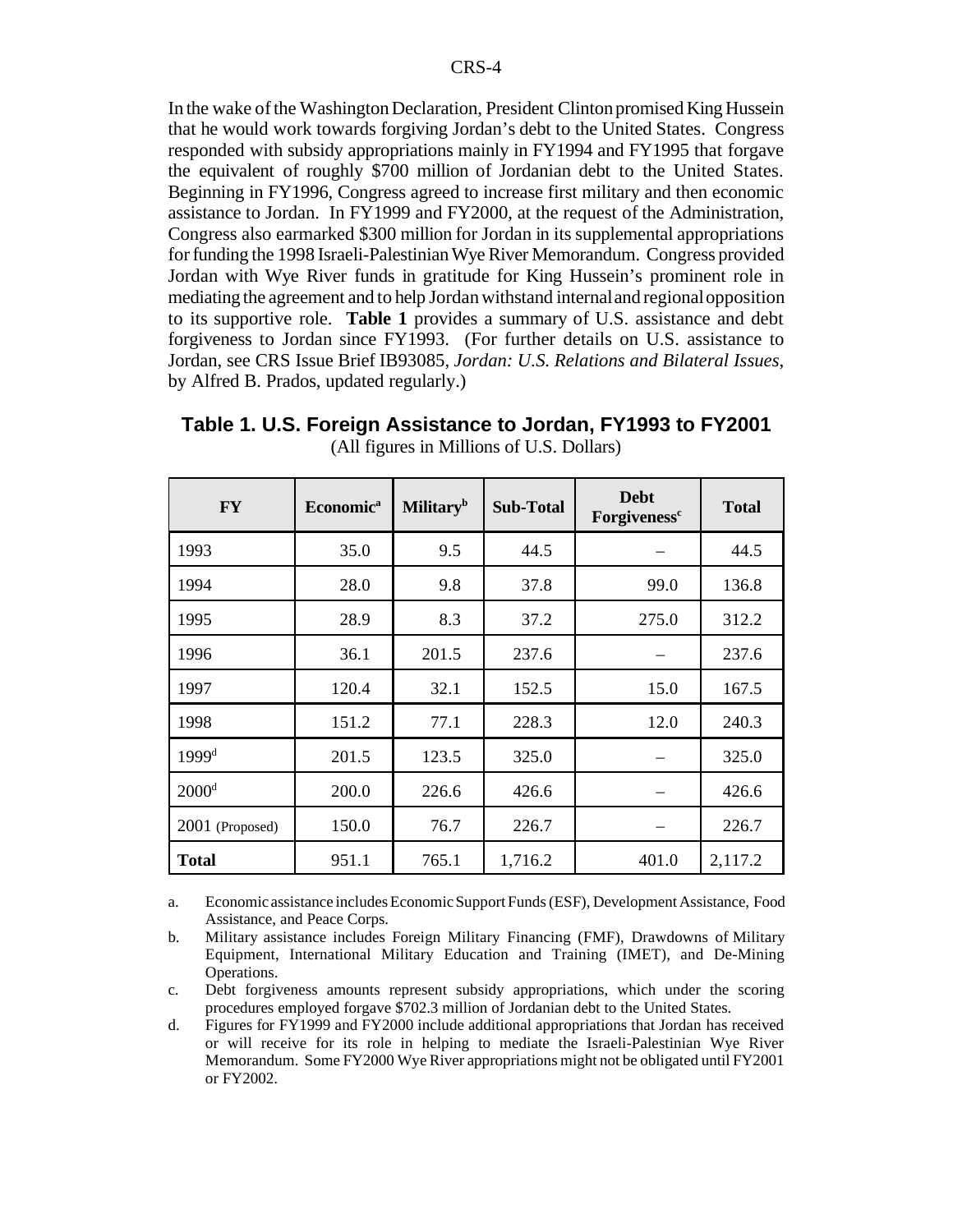Apart fromforeign assistance and debt forgiveness, Congress has also promoted joint Jordanian-Israeli economic ventures through the Qualifying Industrial Zones (QIZ) program. In 1996, Congress adopted this program as an amendment to the United States-Israel Free Trade Area Implementation Act of 1985 (H.R. 3074) and President Clinton signed the bill into law (P.L. 104-234) in October 1996. Under this legislation, products with a certified minimum content of Jordanian and Israeli inputs that are manufactured in specially designated qualifying industrial zones are eligible for unilateral duty-free access to the U.S. market. To date, the United States Trade Representative (USTR) has designated ten QIZs in Jordan, which have had a modestly successful effect in boosting Jordanian exports to the United States, spurring Jordanian-Israeli business partnerships, promoting job creation in Jordan, and encouraging foreign direct investment (FDI) in Jordan. (For further details, see CRS Report RS20529, *United States-Israel Free Trade Area: Jordanian-Israeli Qualifying Industrial Zones*, by Joshua Ruebner, updated March 29, 2001.)

#### **U.S.-Jordan FTA: Letters and Legislation**

Some Members of Congress began to consider the idea of negotiating a U.S.- Jordan FTA more than six years ago in the immediate aftermath of the signing of the July 1994 Washington Declaration. Then House Majority Leader Richard Gephardt sent President Clinton a letter urging him to expand the U.S.-Israel FTA to include countries that sign "comprehensive peace agreements with Israel." The letter was cosigned by an additional  $42$  Representatives.<sup>10</sup> However, both in Congress and in the Clinton Administration, the idea of establishing a U.S.-Jordan FTA lay dormant for the most part, until King 'Abdullah II ascended the Jordanian throne upon the death of his father, King Hussein, in February 1999, and made the U.S.-Jordan FTA one of his top priorities.

The high priority that King 'Abdullah has attached to economic reform in general, and to the U.S.-Jordan FTA in particular, helped to rekindle Congressional interest in this issue. Toward this end, between March and May 2000, over 45 Members of Congress sent President Clinton letters<sup>11</sup> urging him to enter into negotiations for an FTA with Jordan as soon as possible. In these letters, Members provided severalinterrelated rationalesforsupporting a U.S.-Jordan FTA: 1)it would strengthen bilateral relations and express the United States' appreciation for Jordan's role in furthering the Middle East peace process and actively cooperating in international counter-terrorism activities; 2) it would promote economic growth in Jordan and regional economic cooperation, thereby enhancing stability and security in Jordan and the Middle East; and 3) it would assist in further promoting economic reform and liberalization in Jordan.

About a month after formal U.S.-Jordanian negotiations on the FTA began, on July 17, 2000, a bipartisan group of 41 Senatorssent President Clinton a letter urging his Administration to "promptly conclude negotiations" so that the Senate could

<sup>10</sup>For the text of the letter, see "House Letter on Middle East Trade," *Inside U.S. Trade*, July 29, 1994, pp. 30-31.

<sup>&</sup>lt;sup>11</sup>Statement by Stuart E. Eizenstat, "A New Era of Economic Cooperation," Amman, Jordan, June 26, 2000, United States Information Service.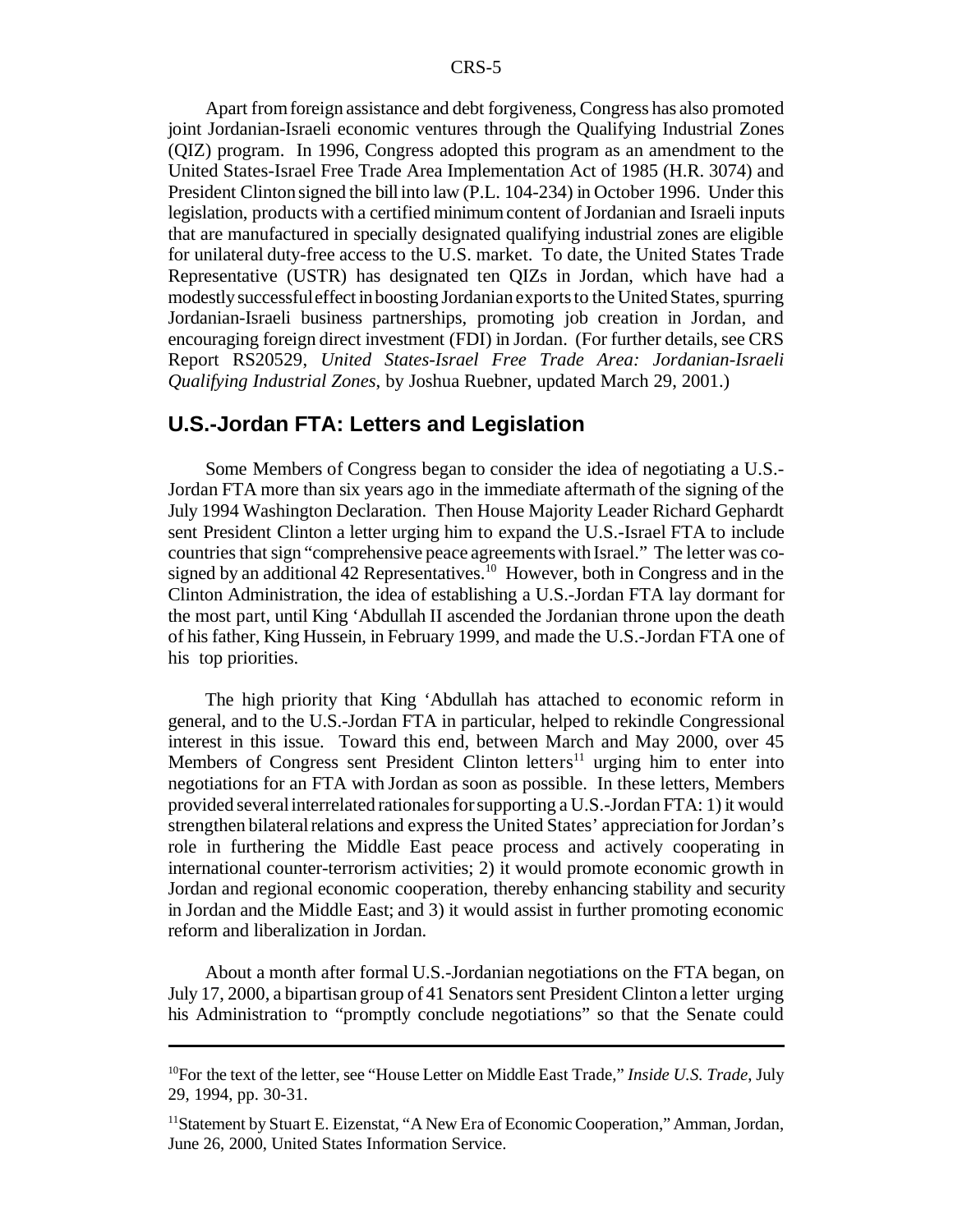consider and pass the FTA during the  $106<sup>th</sup>$  Congress.<sup>12</sup> Eighteen Democratic Members of Congress wrote a letter to President Clinton on October 24, 2000, expressing their "congratulations and strong support" for the U.S.-Jordan FTA and pledging "to work hard to pass the implementing bill for this free trade agreement in the  $107<sup>th</sup>$  Congress."<sup>13</sup>

President Clinton submitted the U.S.-Jordan FTA to the 107th Congress on January 6, 2001, and the Senate Finance Committee held a hearing on the FTA on March 20. On March 28, Senator Max Baucus, ranking minority member on the Senate Finance Committee, introduced a bill to implement the U.S.-Jordan FTA (S. 643), which was referred to the Senate Finance Committee. Representative Sander Levin, ranking minority member on the House Ways and Means' Trade Subcommittee, introduced a similar bill (H.R. 1484) in the House on April 4, which was referred to the House Ways and Means and Judiciary Committees.

The future course of these bills remains unclear at present. The Bush Administration has expressed support for the FTA in principle but has noted reservations regarding its labor and environmental provisions (for further details on these provisions, see the section entitled *Selected Provisions of the U.S.-Jordan FTA*). During King 'Abdullah's recent visit to Washington, President Bush told the King that "we look forward to working to get an agreement, one way or the other, out of our Congress, that encourages free trade with Jordan." A senior Bush Administration official described the U.S.-Jordan FTA as a "top priority" of the Administration's trade agenda; however, President Bush reportedly told King 'Abdullah that the labor and environmental provisions may require some readjustment.<sup>14</sup>

Proponents of these provisions argue that they set a positive precedent for including these issuesin future trade agreements and that they provide assurance that labor and environmental standards will not deteriorate as a result of expanded trade. Opponents argue that the provisions are extraneous to a free trade agreement and, by introducing the possibility of sanctions if a country derogates from its existing labor and environmental standards, could actually have a dampening effect on trade. It is not yet clear what a readjustment of these provisions would entail or if the Bush Administration has crystalized its policy toward labor and environmental issues in trade agreements generally. It appears that some Members of Congress are waiting for a signal from the Bush Administration on how it wants to proceed with its trade policy agenda before taking up legislation to implement the FTA.

Analysts have suggested several scenarios regarding the future of the U.S.- Jordan FTA. Some of the suggested scenarios include:

<sup>12</sup>For the text of the letter, see "Senators Letter on Jordan FTA," *Inside U.S. Trade*, August 18, 2000, p. 20.

<sup>&</sup>lt;sup>13</sup>For the text of the letter, see "Democrats Letter on Jordan FTA," *Inside U.S. Trade*, October 27, 2000, p. 12.

<sup>&</sup>lt;sup>14</sup>Dana Milbank, "U.S. Vows to Pursue Jordanian Trade Pact; Bush Won't Pledge Increased Mideast Role," *Washington Post*, April 11, 2001, and Marc Lacey, "Bush Seeking to Modify Pact on Trade with Jordan," *New York Times*, April 11, 2001.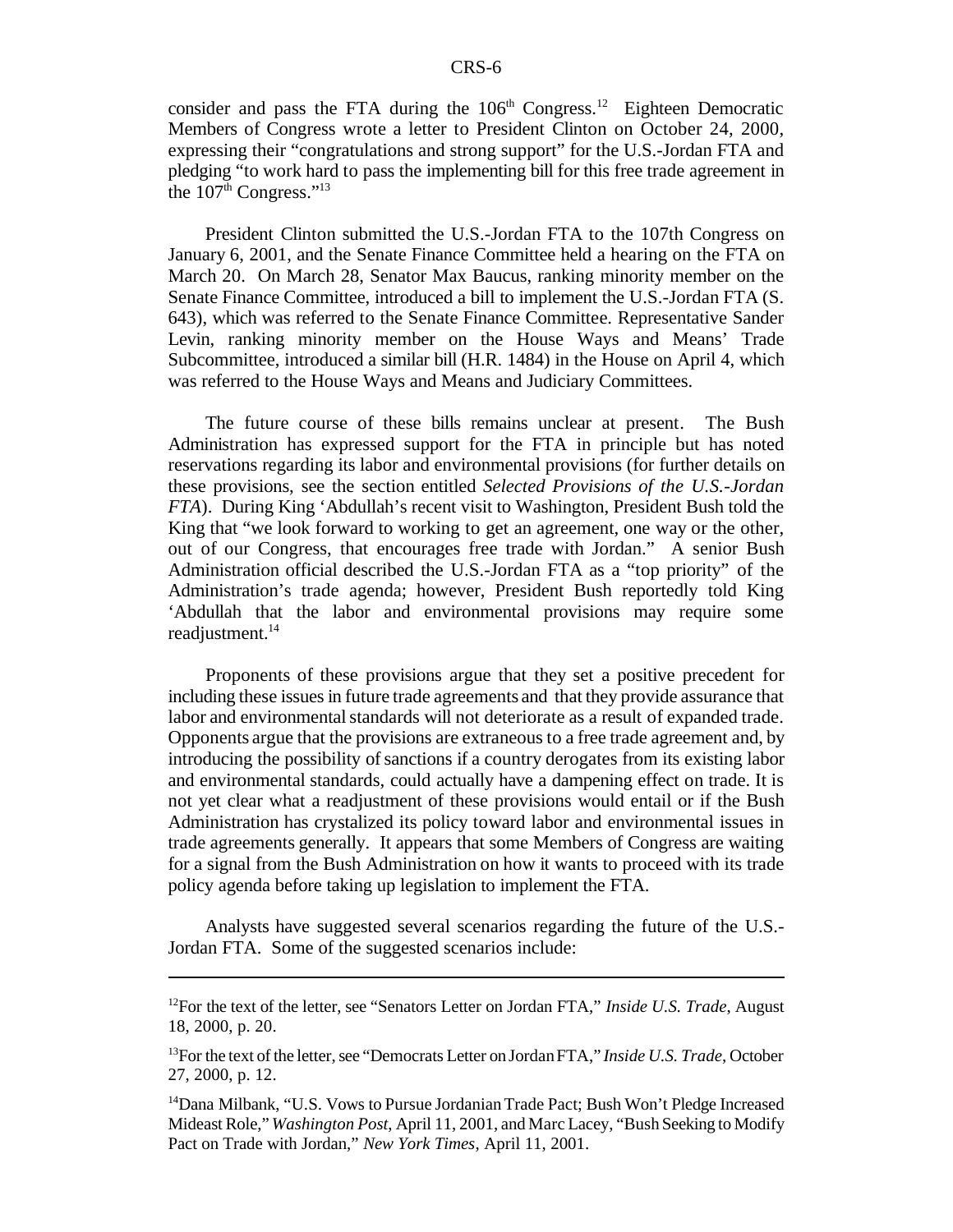- Passing legislation to implement the FTA on a stand-alone basis
- Enfolding the FTA in an omnibus trade bill that would include various bilateral trade agreements and "trade promotion authority" (or "fast track" legislation)
- Renegotiating the FTA and deleting its labor and environmental provisions
- Concluding a side agreement with Jordan that would make the dispute settlement mechanism in the FTA off-limits to labor and environmental disputes
- Concluding a side agreement with Jordan that would state that sanctions will not be applied in case of a labor or environmental dispute
- Concluding a side agreement with Jordan that stipulates that government-togovernment fines would be applied instead of sanctions against individual companies in case of failure to resolve a dispute

## **Reactions to the Proposed Free Trade Agreement**

#### **Clinton Administration: Economic and Environmental Impact Studies**

Prior to the signing of the agreement, the Clinton Administration expressed its support for a U.S.-Jordan free trade agreement (FTA) in terms similar to those employed by Members of Congress who urged the President to undertake this initiative. The Clinton Administration viewed the FTA as a potential catalyst to sustained economic growth in Jordan, providing its people witha long-awaited 'peace dividend,' which in turn would reinforce support for the peace process. Then United States Trade Representative (USTR) Charlene Barshefsky recently stressed the link between economic growth and regional peace, stating that the FTA "can be a step toward the creation of a future Middle East which is peaceful, prosperous, and open to the world; whose nations work together for the common good; and whose people have hope and opportunity."<sup>15</sup>

As noted above, President Clinton and King 'Abdullah agreed to commence negotiations on an FTA on June 6, 2000. Shortly thereafter, on June 15, the United States Trade Representative (USTR) gave official notice of the United States' intent to conclude an FTA with Jordan.<sup>16</sup> The USTR also requested the United States International Trade Commission (USITC) to study the economic impact of a U.S.- Jordan FTA on the U.S. economy. Consequently, USITC initiated investigation No. 332-418, entitled "Economic Impact on the United States of a U.S.-Jordan Free Trade Agreement."<sup>17</sup> The economic impact study was completed and submitted to

<sup>&</sup>lt;sup>15</sup> Ambassador Charlene Barshefsky, U.S. Trade Representative, "Bridges to Peace: The U.S.-Jordan Free Trade Agreement and American Trade Policy in the Middle East,"Jordanian-American Business Association, Amman, Jordan, July 31, 2000, United States Information Service.

<sup>16</sup>*Federal Register*, June 15, 2000, v. 65 n. 116, pp. 37594-37595.

<sup>17</sup>*Federal Register*, June 26, 2000, v. 65 n. 123, pp. 39426-39427.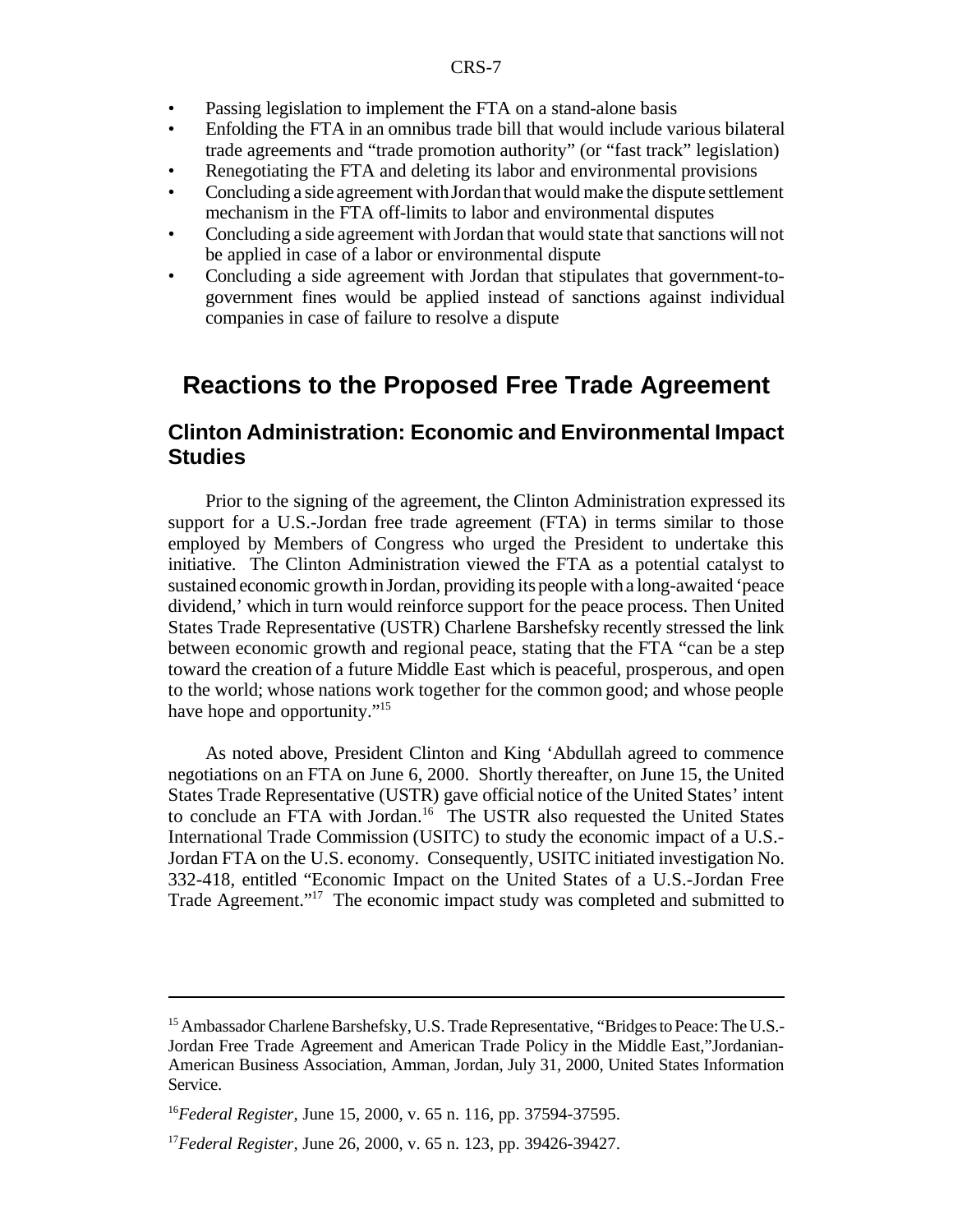the USTR on July 31, 2000, and was declassified and released to the public on September 26, 2000.<sup>18</sup>

In this investigation, the USITC concluded that a U.S.-Jordan FTA "would have no measurable impacts on total U.S. exports, total U.S. imports, U.S. production, or U.S. employment." USITC arrived at this conclusion after conducting 16 qualitative industry sector analyses of U.S. exports to and imports from Jordan. By running partial equilibriumanalyses, inwhich tariffslevelswere hypothetically reduced to zero and all other factors influencing levels of trade flows were held constant, USITC concluded that had zero-level tariffs been in place in 1998, U.S. exports to Jordan would have increased in three sectors. Under this model, U.S. exports of cereals (other than wheat) would have increased by 14% (or \$2.9 million); U.S. exports of electricalmachinerywould have increased by104% (or \$22 million); and U.S. exports of machinery and transportation equipment would have increased by 39% (or \$48 million). USITC also predicted that the FTA "will likely lead to an increase in U.S. imports of textiles and apparel from Jordan." However, USITC did not run a partial equilibrium analysis for this Jordanian export sector, and therefore, was unable to quantify the potential increase. Though USITC concluded that the overall impact of the FTA on the U.S. economy will be negligible, it did infer that the FTA could occasion a modest increase in bilateral trade.

The Office of the USTR, through the Trade Policy Staff Committee (TPSC), is also conducting an environmental impact study of the U.S.-Jordan FTA. This environmental review responds to a new U.S. commitment to "factor environmental considerations into the development of its trade negotiating objectives," embodied in Executive Order 13141, issued by President Clinton on November 16, 1999.<sup>19</sup> Some view this Executive Order as the Clinton Administration's response to criticisms of the environmental effects of United States trade policy expressed before and during the November 1999 Seattle Round of the World Trade Organization (WTO) talks. (Coincidentally, violent confrontations between the police and protesters in Seattle curtailed the agenda of the WTO talks, forcing Jordan's accession to the WTO to be deferred until April  $2000<sup>20</sup>$  Many individuals and groups concerned with the nexus betweentrade and environmentalissueswatched the U.S.-Jordanian negotiations with great interest since their results could serve as a model for future U.S. trade negotiating strategy on environmental issues.

<sup>&</sup>lt;sup>18</sup>For a summary of the investigation, see "A U.S.-Jordan Free Trade Agreement Would Have No Measurable Impact on U.S. Production or U.S. Employment, Says ITC," News Release 00-112, September 26, 2000, United States International Trade Commission (USITC). The complete text of the investigation is available at the web site of USITC, at [http://www.usitc.gov/].

<sup>19</sup>*Federal Register*, November 18, 1999, v. 64, n. 222, pp. 63167-63170.

<sup>20</sup>WilliamA. Orme, Jr., "Jordan'sLongRoad to the Free-Trade Club,"*NewYork Times*, May 21, 2000.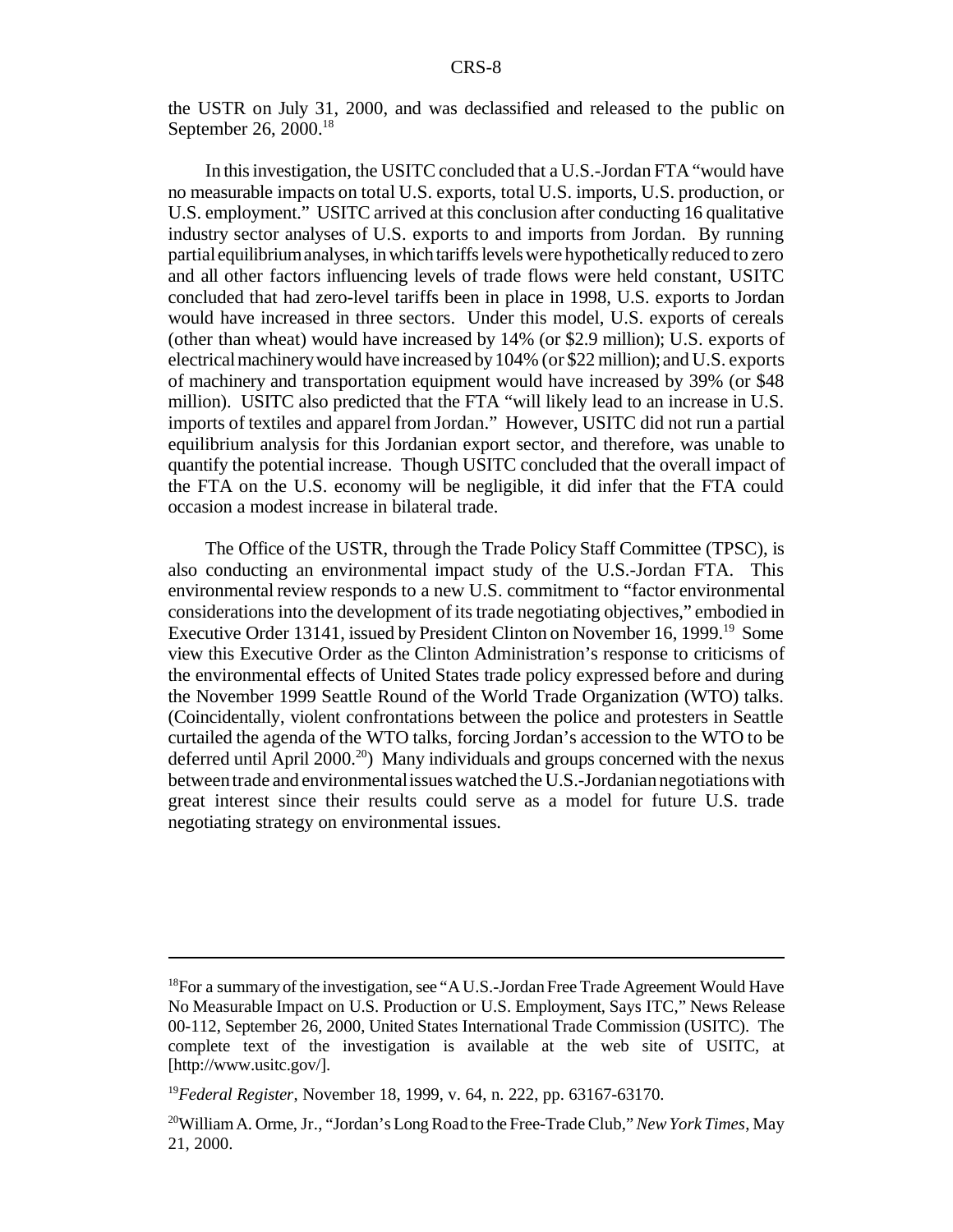In September 2000, the USTR released a draft environmental review of the proposed U.S.-Jordan FTA. $^{21}$  In this draft review, the USTR stated that "the U.S. Government (USG) expects that the FTA with Jordan will not have any significant environmental effects in the United States. While it is conceivable that there may be instances in which environmental effects are concentrated regionally or sectorally in the United States, the USG could not identify any such instances."

#### **U.S. Private Sector Comments Received by the USTR**

When the Office of the USTR gave official notice of the United States' intention to enter into free trade negotiations with Jordan, it also solicited comments from private sector corporations and associations on the objectives to be pursued during these negotiations.<sup>22</sup> In total, twenty corporations and associations filed public comments with the USTR–seventeen of which concerned the economic components of the FTA and three of which dealt with the environmental aspects of the agreement.<sup>23</sup> (For a brief overview of the positions taken by these corporations and associations, see **Appendices A and B**.)

In general, those private sector corporations and associations that responded to the USTR's call for public comments on the FTA expressed their support for the idea. Manufacturers, importers, and marketers of textile and apparel products accounted for the plurality of public comments received by the USTR (six of seventeen public comments filed on the economic aspects of the FTA primarily dealt with textiles and apparel, while another one secondarily dealt with these sectors as well). The interest that U.S. textile and apparel companies have shown in the U.S.-Jordan FTA is unsurprising since these sectors could prove to be the largest potential area of growth for Jordanian exports to the United States under an FTA.

Some of these textile manufacturers, such as BCTC Corporation and certain members of the American Apparel Manufacturing Association (AAMA), have recently invested in Jordan's qualifying industrial zones (QIZs) and therefore have an interest in expanding Jordanian textile and apparel access to the U.S. market. Those supportive of greater Jordanian textile and apparel access to the U.S. market tended to urge the USTR to adopt the U.S.-Israel FTA 'rules-of-origin' in the U.S.-Jordan FTA. The 'rules-of-origin' clauses in the U.S.-Israel FTA allow Israeli exports to qualify for duty-free access to the United States if Israel added at least 35% (of which up to 15% can be from the United States) to the value of the product.

 $21$ For the text of the draft, see "Draft Environmental Review of the Proposed Agreement on the Establishment of a Free Trade Area Between the Government of the United States and the Government of the Hashemite Kingdom of Jordan," Office of the United States Trade Representative, September 2000, at

<sup>[</sup>http://www.ustr.gov/environment/draftjordanreview.html].

<sup>22</sup>"USTR Seeks Public Comment on U.S.-Jordan Free Trade Agreement," USTR Press Release, June 15, 2000.

 $23$ These public comments are maintained in a file in the USTR Reading Room and are available for public inspection by appointment.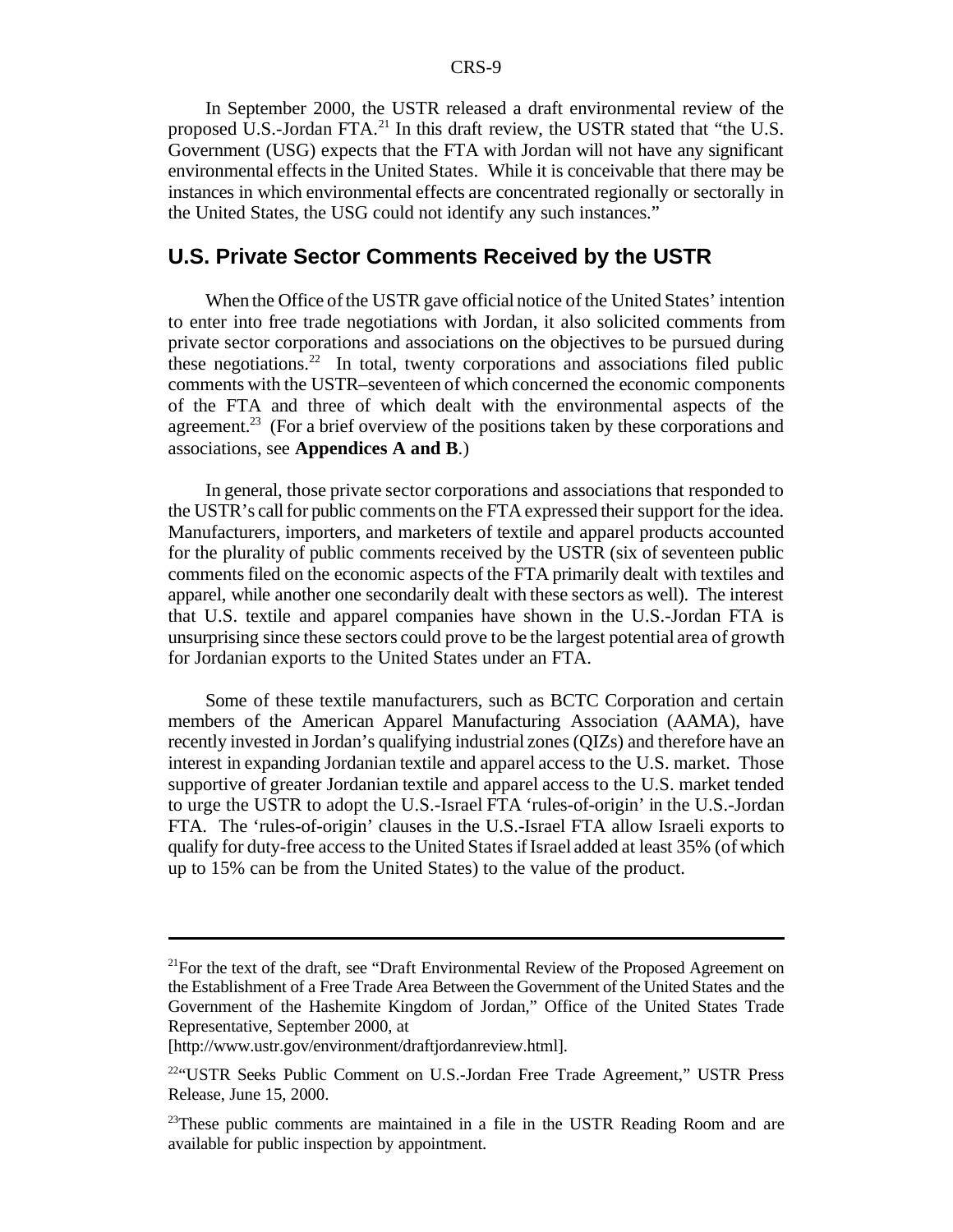#### CRS-10

Those who fear that greater Jordanian textile and apparel access to the U.S. market could harm textile and apparel manufacturers and workers within the United States, such as the American Textile Manufactures Institute (ATMI), urged the USTR to apply North American Free Trade Agreement (NAFTA) 'rules-of-origin' standards to the U.S.-Jordan FTA. NAFTA 'rules-of-origin,' including those for textile and apparel, are stricter than those in the U.S.-Israel FTA, and if applied to the U.S.- Jordan FTA would probably result in a smaller growth potential for Jordanian exports of textiles and apparel to the United States. (For further details on NAFTA 'rules-oforigin,'see CRS Info Pack IP445N, *NAFTA: The North American Free Trade Area*, updated as needed.)

Another topic that elicited multiple responses is the issue of protecting intellectual property rights(IPRs). In particular, pharmaceutical and motion-picture interests urged the USTR to ensure that the FTA addresses Jordan's implementation of all WTO and Trade- Related Aspects of Intellectual Property Rights (also known as "TRIPS") commitments. Other respondents who filed public comments either export to Jordan or import from Jordan particular commodities and urged the USTR to negotiate immediate zero-level tariffs for these commodities in the FTA.

As noted above, USTR also received three public comments specifically relating to the environmental aspects of the U.S.-Jordan FTA. Two of these comments, filed by the World Resources Institute and the American Lands Alliance, expressed support for conducting an environmental impact study and incorporating environmental standards within the proposed FTA. The American Federation of Labor and Congress of Industrial Organizations (AFL-CIO), in its public comment on the economic aspects of the FTA, also supported the introduction of core environmental standardsin the FTA. However, the United States Council for International Business has opposed the introduction of environmental standards within the framework of the FTA and argued instead for bilateral environmental agreements to be concluded outside the framework of the FTA.

At the same time that it called for public comments on the FTA, the USTR also announced that it would be negotiating laborstandards within the text ofthe proposed FTA. As a result, three organizations filed comments with the USTR that dealt with the advisability of including labor standards within an FTA. Women's Edge and the AFL-CIO both supported the idea of including core international labor standards within the text of the agreement. The United States Council for International Business countered that the purview of an FTAshould not include international labor standards.

### **Jordanian Environmental Impact Study and Private Sector Reactions**

Like the USTR, the Jordanian government has also called for the Jordanian private sector to file comments on the environmental aspects of the U.S.-Jordan FTA.24 The Jordanian delegation negotiating the FTA, led by Deputy Prime Minister

<sup>&</sup>lt;sup>24"</sup>Notice of Opportunity to Comment on the Environmental Considerations of the Proposed (continued...)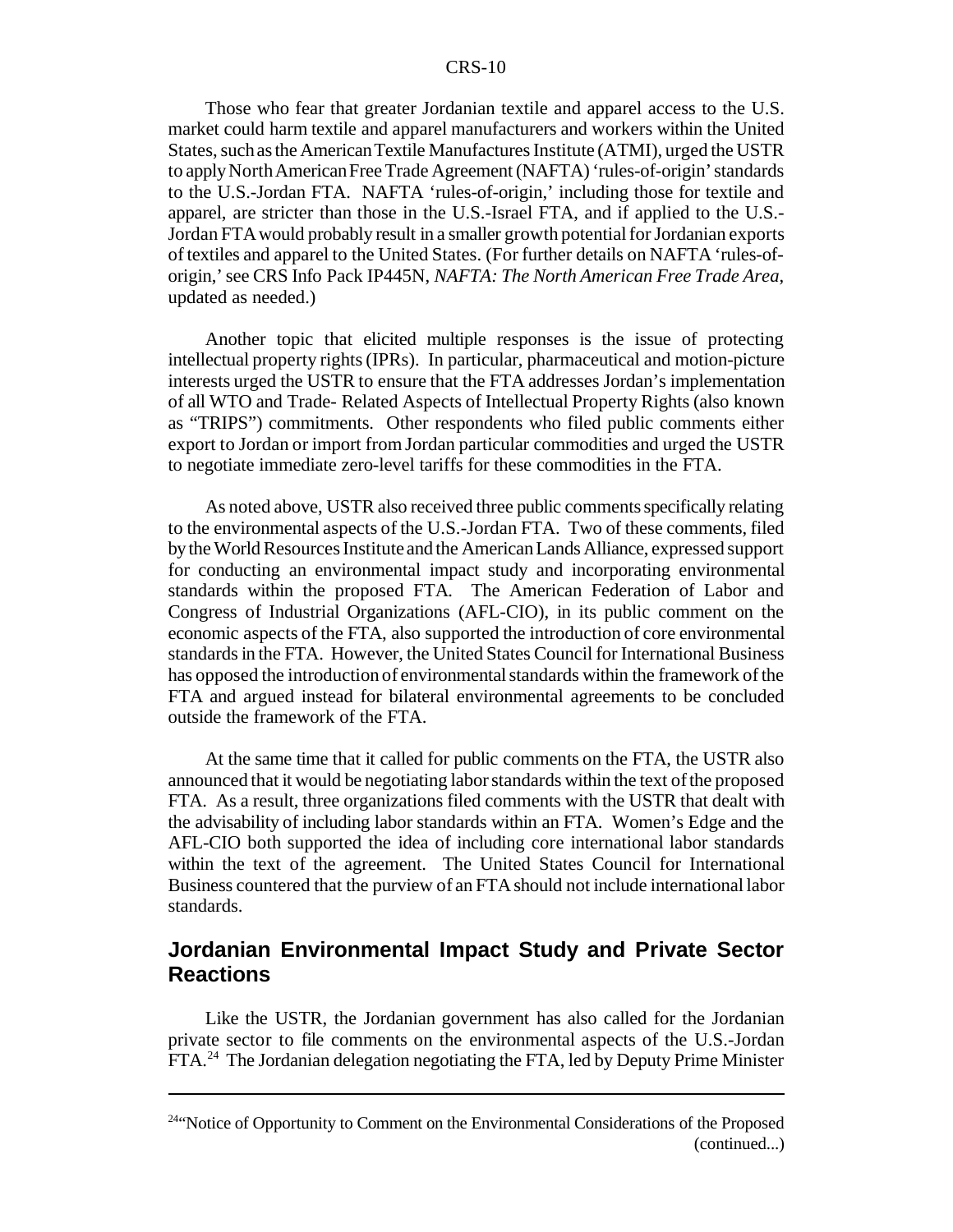#### CRS-11

and Minister of State for Economic Affairs Dr. Muhammad al-Halayqah, incorporated these public comments into a separate Jordanian environmental review of the FTA. The Jordanian negotiating team completed its preliminary environmental review of the agreement in July  $2000$ <sup>25</sup> Although the Jordanian negotiating team was unable "to be very detailed or quantitatively precise about the likelihood of specific impacts on the environment" resulting from the FTA, it did identify a number of potential environmental consequences–both positive and negative–that the FTA might occasion. On the positive side, the FTA could lead to expanded agricultural imports to Jordan, which would decrease the demand for water for agricultural purposes and lessen the strain on this depletable resource. On the negative side, increased trade is likely to lead to greater amounts of solid wastes, which could prove to be problematic, especially in the Jordanian mineral and natural resources sectors. Also, increased trade would likely increase maritime traffic in the Gulf of Aqaba, posing risks to the fragile ecosystem of the Red Sea, famed for its coral reefs.

In general, the Jordanian private sector responded enthusiastically to the idea of the U.S.-Jordan FTA. For instance, the Jordanian American Business Association (JABA) surveyed prominent business leaders from both private and public sector organizations and found that "overall sentiment ran strongly in favor of increased economic ties between Jordan and the United States. Many expressed an expectation especially that foreign direct investment into Jordan will increase and that the FTA will help expand this into multiple sectors, from textiles to technology and from financial services to tourism."<sup>26</sup> However, JABA also noted that some of those surveyed worried that an FTA could lead to an expanded level of U.S. imports that could have a detrimental impact on Jordan's manufacturing sector. Some also expressed concern that Jordan's reorientation of its trade relations toward the United States (and toward Europe with the signing of an EU-Jordanian partnership agreement) could come at the expense of its trade relations with neighboring countries. In the immediate aftermath of the signing of the FTA, several prominent Jordanian private sector personalities, including the President of the Union of Jordanian Chambers of Commerce, the Vice President of the Amman Chamber of Commerce, and the Chairman of the Administrative Council of the Amman Chamber of Industry, welcomed and endorsed the FTA.<sup>27</sup>

 $24$ (...continued)

Jordan-U.S. Free Trade Agreement," *Jordan Times*, July 10, 2000.

 $^{25}$ Jordan Negotiating Team for the Jordan-U.S. Free Trade Agreement, "Environmental" Review of the Jordan-U.S. Free Trade Agreement: A Preliminary Appraisal (Final Report)," July 2000. This study was funded by USAID through its Access to Microfinance & Improved Implementation of Policy Reform (AMIR) Program.

<sup>&</sup>lt;sup>26"</sup>The Proposed Free Trade Agreement between the United States of America and the Hashemite Kingdom of Jordan: Expected Impact and Benefits," Jordanian American Business Association (JABA), no date.

 $27^\circ$ A Rapid Move of Economic Activity and a Strengthening of the Investment Climate. EconomicCircles Welcome the Free Trade Agreement withAmerica,"*ad-Dustour*(Amman), October 26, 2000.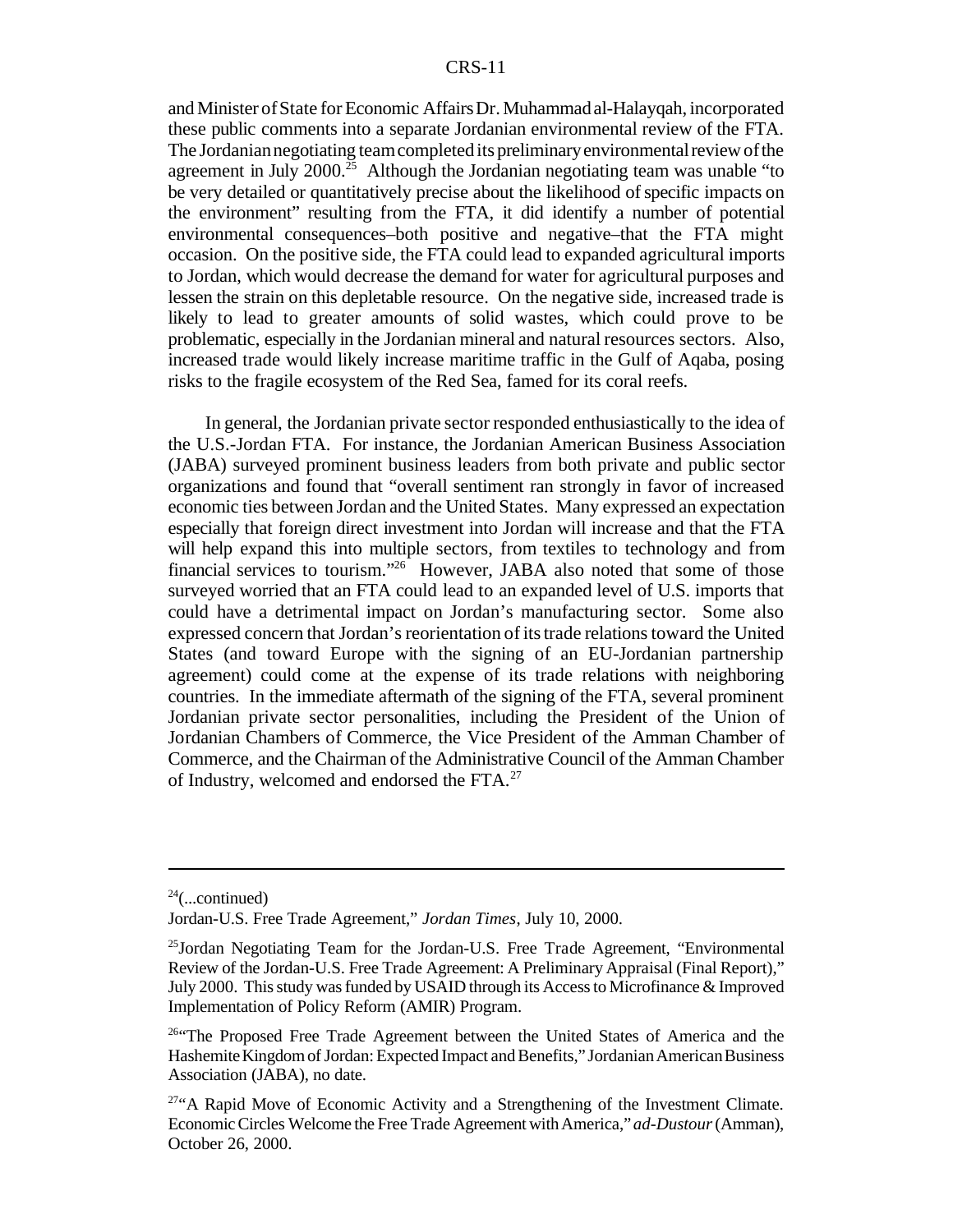## **Selected Provisions of the U.S.-Jordan FTA**

As noted above, the U.S.-Jordan FTA was signed on October 24, 2000. This section highlights selected provisions of the FTA and is based on the text, annexes, schedules, and related understandings of the agreement as published by the USTR.<sup>28</sup> This section does not offer a legal interpretation of the rights and obligations that the FTA entails. Those who are interested in further details on specific provisions of the agreement are urged to consult the full-text of the agreement, which is accessible via the hyperlink provided in the footnote below. The subsequent section discusses some of the potential economic and political effects of the FTA.

**Trade in Goods and Services.** The FTA provides for a 10-year transitional period during which duties on almost all goods will be phased-out, leading to dutyfree trade in goods between the United States and Jordan. The duties on many goods will be phased-out prior to the end of the 10-year transitional period. The FTA also providesfor a liberalization of bilateral trade in services, stating that "each Party shall accord to services and service suppliers of the other Party, in respect of all measures affecting the supply of services, treatment no less favorable than that it accords to its own like services and service suppliers." (Article 3.2(b)) The Parties undertook specific market-opening commitments in various service sectors, such as business, communications, construction and engineering, distribution, education, environment, finance, health, tourism, recreation, and transportation.

**Intellectual Property Rights (IPRs).** The FTA obligates the United States and Jordan to give effect to various articles in several World Intellectual Property Organization (WIPO) multilateral agreements. The FTA provides protections for trademarks, copyrights, and patents, and specifically mentions the protection of software and pharmaceuticals, two categories of products whose copyrights and patents are especially prone to violation. The FTA also provides for the enforcement of the IPRs that it protects: Article 4.24 states, in part, that each country "shall ensure that its statutory maximum fines are sufficiently high to deter future acts of infringement with a policy of removing the monetary incentive to the infringer." The agreement stipulates that the protection of some of the IPRs will take effect immediately fromthe date of entry into force while others will take effect between six months and three years from that date. The United States and Jordan also signed a Memorandum of Understanding on Issues Related to the Protection of IPRs, specifying that Jordan will raise its criminal penalties for the infringement of IPRs to approximately \$8500 (6000 Jordanian dinars) in order to deter future infringements.

**Environment.** In the FTA, the United States and Jordan recognize the principle that it is "inappropriate to encourage trade by relaxing domestic environmental laws. Accordingly, each Party shall strive to ensure that it does not waive or otherwise derogate from, or offer to waive or otherwise derogate from, such laws as an encouragement for trade with the other Party." (Article 5.1) The agreement also recognizes the right of each country to establish its own levels of domestic environmental protection, policies, and priorities. The FTA states that "a Party shall

 $^{28}$ For the complete text of the FTA and accompanying documents, see the web site of the USTR, at [http://www.ustr.gov/regions/eu-med/middleeast/US-JordanFTA.shtml].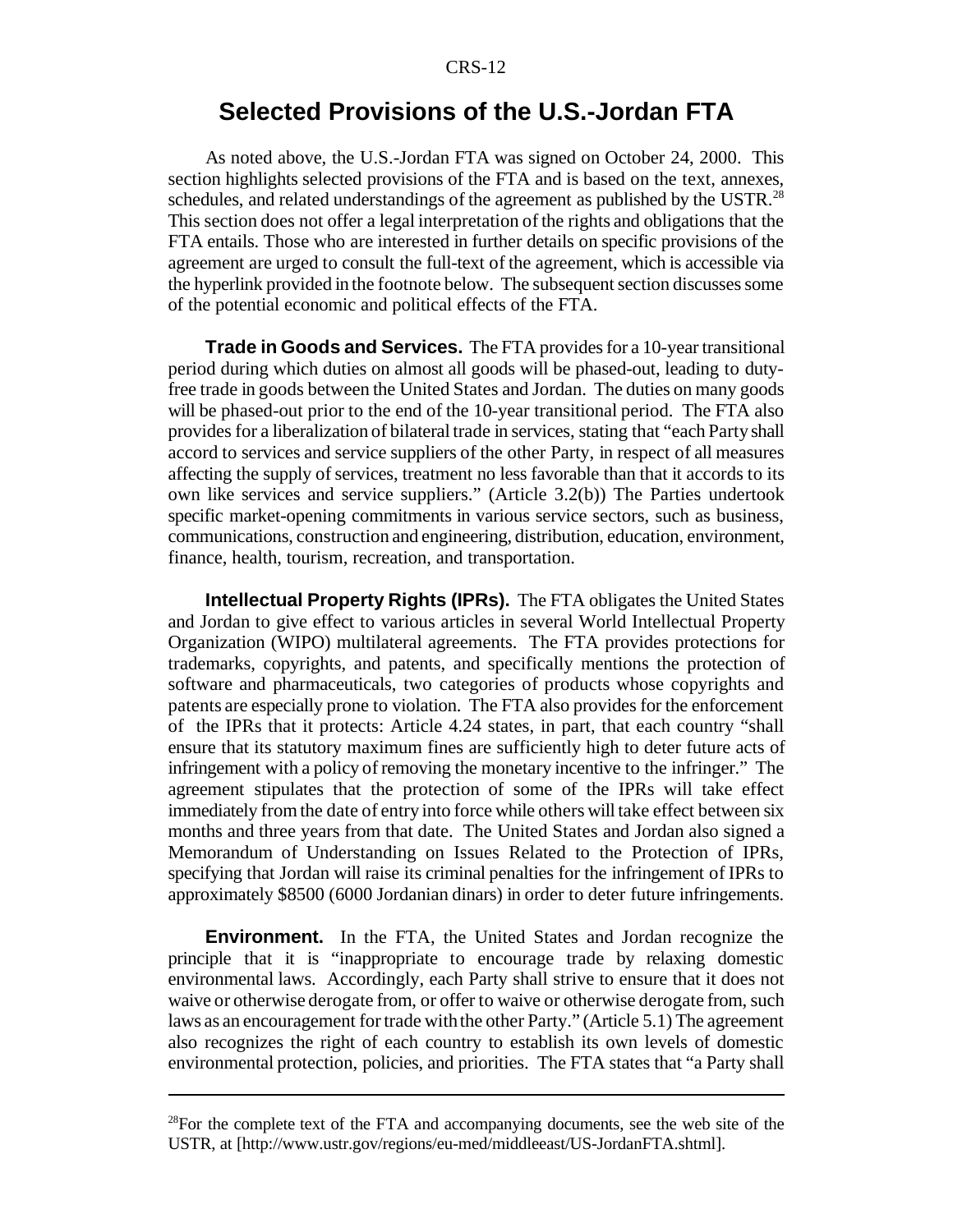not fail to effectively enforce its environmental laws, through a sustained or recurring course of action or inaction, in a manner affecting trade between the Parties." (Article 5.3(a)) The United States and Jordan also issued a Joint Statement on Environmental Technical Cooperation. The joint statement establishes a Joint Forum on Environmental Technical Cooperation, which will work to "advance environmental protection in Jordan by developing environmental technical cooperation initiatives, which take into account environmental priorities, and which are agreed to by the two governments, consistent with the U.S. country strategic plan for Jordan, and complementary to U.S.-Jordanian policy initiatives." An annex to the joint statement details ongoing and future U.S.-Jordanian environmental technical cooperation programs.

**Labor.** Under the FTA, the United States and Jordan reaffirm their obligations as members of the International Labor Organization (ILO) and their commitments under the ILO Declaration on Fundamental Principles and Rights at Work and its Follow-Up. Mirroring the language used in the section on environmental standards, the FTA states that "the Parties recognize that it is inappropriate to encourage trade by relaxing domestic labor laws. Accordingly, each Party shall strive to ensure that it does not waive or otherwise derogate from, or offer to waive or otherwise derogate from, such laws as an encouragement for trade with the other Party." (Article 6.2) The agreement also recognizes the right of each country to establish its own domestic labor standards, laws, and regulations, striving to ensure that these are consistent with international recognized labor rights. The FTA states that "a Party shall not fail to effectively enforce itslabor laws, through a sustained or recurring course of action or inaction, in a manner affecting trade between the Parties." (Article 6.4(a))

**Electronic Commerce.** The FTA states that the United States and Jordan will seek to refrain from deviating from the existing practice of not imposing customs duties on electronic transmissions or imposing unnecessary barriers on electronic transmissions.

**Safeguard Measures.** The FTA contains safeguard measures to ensure that if the implementation of the agreement leads to "a substantial cause of serious injury, or threat thereof" to a domestic industry, either country may temporarily suspend further tariffs reductions on the affected goods. If either country decides to implement a safeguard measure, its duration cannot exceed 4 years or the 10-year transitional period, and no measure shall be maintained "except to the extent and for such time as may be necessary to prevent or remedy serious injury and to facilitate adjustment." (Article 10.2.(a)(i)) The FTA also recognizes the special challenges faced by "infant industries" during a period of trade liberalization and that therefore neither country should create obstacles to "infant industries" that seek the imposition of safeguard measures.

**Joint Committee.** The FTA establishes a Joint Committee whose functions include reviewing the general functioning of the agreement; improving trade relations; avoiding and settling disputes; amending the agreement; developing guidelines, explanatory material, and rules on the implementation of the agreement; and reviewing the environmental impact studies conducted by both countries. The Joint Committee will be headed by the USTR and by "Jordan's Minister primarily responsible for international trade" and will make all decisions by consensus. The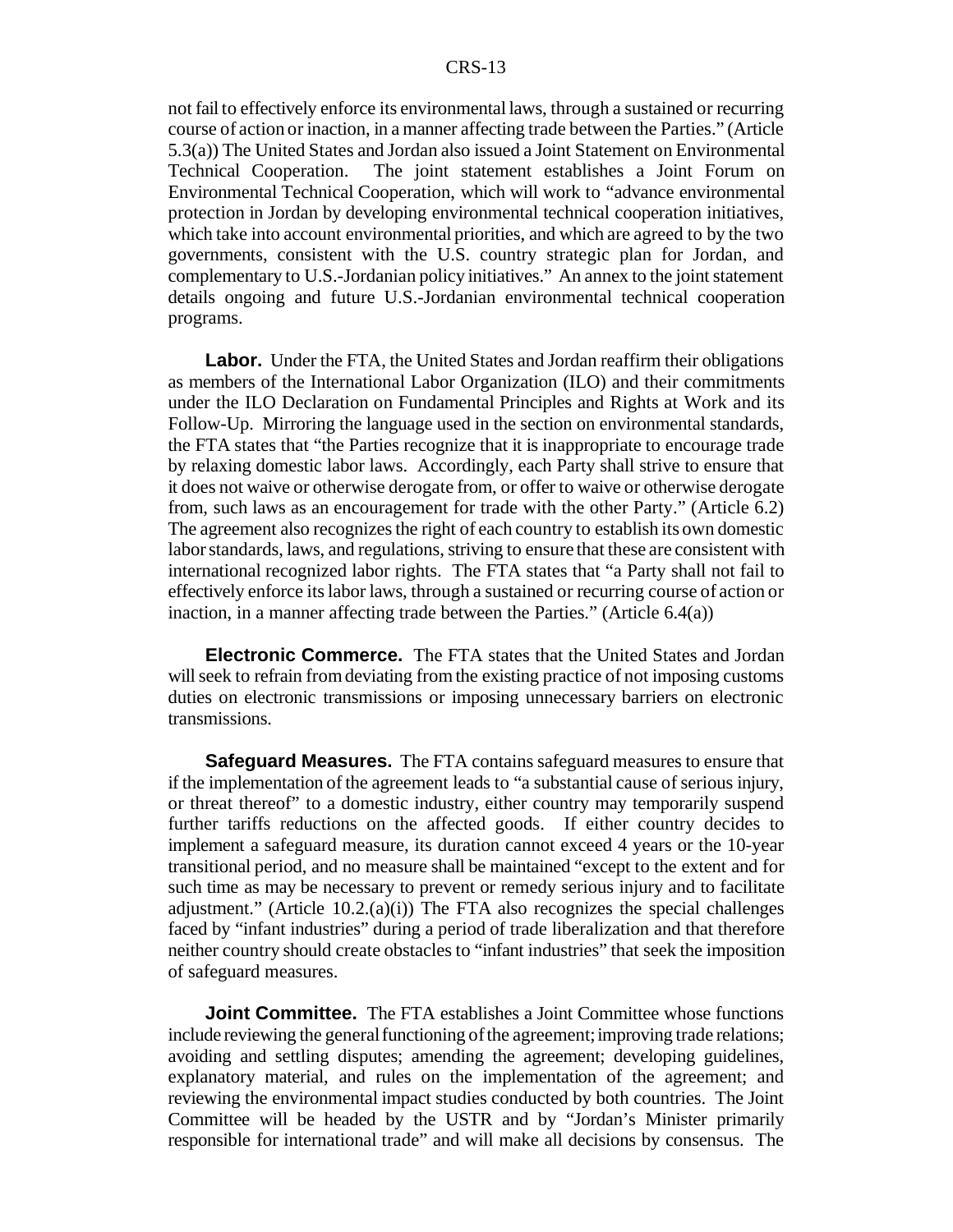#### CRS-14

committee will consider "the views of interested members of the public in order to draw upon a broad range of perspectives in the implementation of this Agreement" and "seek the advice" of non-governmental organizations (NGOs).

**Dispute Settlement.** The FTA sets out a multi-step procedure for dispute settlement. First, the United States and Jordan "shall make every attempt to arrive at a mutually agreeable resolution through consultations" if a dispute arises. If the Parties do not resolve the dispute within 60 days through consultations, either Party hasthe right to refer the dispute to the Joint Committee. If the Joint Committee does not solve the dispute within 90 days, the dispute may be referred to a specially appointed three-person dispute settlement panel. The dispute settlement panel is authorized to make non-binding recommendations to resolve the dispute. After the dispute settlement panel issues its recommendations within 90 days, the Joint Committee "shall endeavor to resolve the dispute, taking the report into account." If the Joint Committee stills fails to resolve the dispute within 30 days, then "the affected Party shall be entitled to take any appropriate and commensurate measure." The United States and Jordan also signed a Memorandum of Understanding on TransparencyinDispute Settlement, obligating the Partiesto "solicit and consider the views of members of their respective publics in order to draw upon a broad range of perspectives." According this memorandum, if a dispute panel is established, any submission made to it shall be made available publicly; oral presentations before the panel shall be open to members of the public; the panel shall "accept and consider" *amicus curiae* submissions by individuals, legal persons, and NGOs; and the panel shall release its report to the public.

## **Potential Effects of the U.S.-Jordan FTA**

#### **Trade in Goods**

Throughout the 1990s, bilateral trade between the United States and Jordan was modest. Between 1992 and 1999, yearly bilateral trade flows between the United States and Jordan stayed fairly constant, registering a low of \$275 million in 1992 and a high of nearly \$430 million in 1997. In 2000, Jordan ranked as the United States'  $98<sup>th</sup>$  largest trading partner in the world with roughly \$385 million in trade turnover (imports plus exports).<sup>29</sup> Trade between the United States and Jordan has been predominantly uni-directional, with the United States enjoying a healthy trade surplus. In many years, U.S. exports to Jordan have dwarfed U.S. imports from Jordan by a magnitude of more than 10:1. **Table 2** provides an overview of the bilateral trade flows between the United States and Jordan between 1992 and 2000.

 $29^{29}$ "U.S. Trade Balance, by Partner, 2000," United States International Trade Commission (USITC) Trade Database.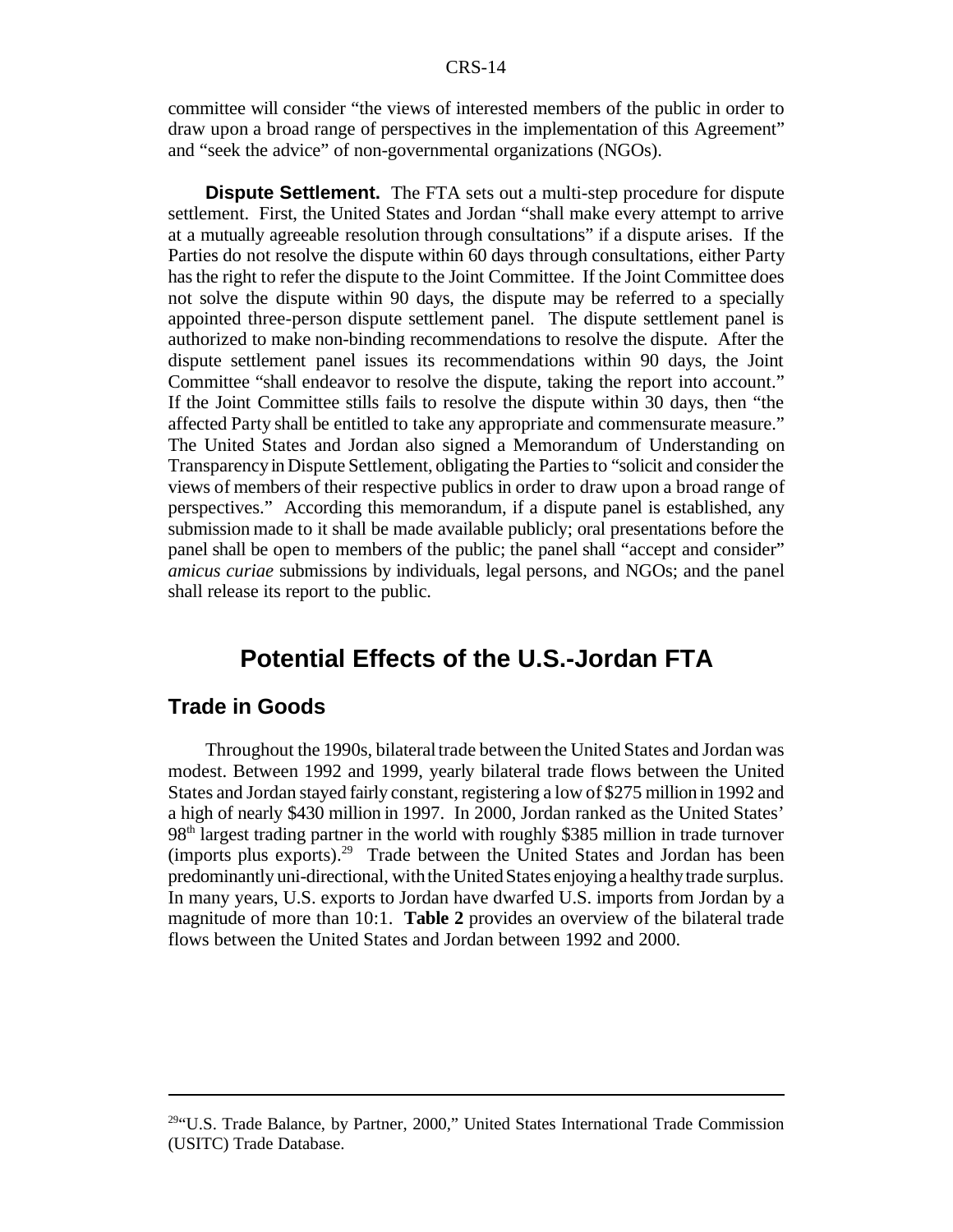#### **Table 2. U.S.-Jordanian Bilateral Trade and Trade Balance, 1992-2000**

| Year | <b>U.S. Exports</b><br>to Jordan | <b>U.S. Imports</b><br>from Jordan | <b>Total Trade</b> | <b>U.S. Trade</b><br><b>Balance</b> |
|------|----------------------------------|------------------------------------|--------------------|-------------------------------------|
| 1992 | 257.7                            | 18.1                               | 275.8              | 239.6                               |
| 1993 | 360.5                            | 18.7                               | 379.2              | 341.8                               |
| 1994 | 287.3                            | 29.0                               | 316.3              | 258.3                               |
| 1995 | 335.3                            | 28.8                               | 364.1              | 306.5                               |
| 1996 | 345.2                            | 25.2                               | 370.4              | 320.0                               |
| 1997 | 402.5                            | 25.3                               | 427.8              | 377.2                               |
| 1998 | 352.9                            | 16.4                               | 369.3              | 336.5                               |
| 1999 | 275.6                            | 30.9                               | 306.5              | 244.7                               |
| 2000 | 312.7                            | 73.2                               | 385.9              | 239.5                               |

(All figures in Millions of U.S. Dollars)

**Source**: "U.S. Trade Balance with Jordan," United States Census Bureau, Department of Commerce.

In 2000, total bilateral trade between the United States and Jordan was roughly \$385 million. U.S. exports to Jordan accounted for approximately 80% (\$310) million) of this total. **Table 3** presents an overview of the top ten commodities that the United States exported to Jordan in 2000, ranked by ten-digit Schedule B classification and commoditydescription. Table 3 also shows the Jordanian tariff rate in effect since Jordan's accession to the WTO in April 2000, which was used as the base for the phased-in elimination of tariffs in the FTA, as well as the staging category for the elimination of tariffs as negotiated in the FTA.

In 2000, cereals accounted for three of the top ten leading U.S. exports to Jordan. Exports of durum wheat, wheat and meslin, and barley totaled \$62 million and accounted for about 20% of total U.S. exports to Jordan. Under the prevailing tariff rates, these commodities already enter Jordan duty-free, reflecting the sensitivity of food pricing in Jordan. Food prices have tended to be a volatile domestic political issue in Jordan since the government began to lower food subsidies in the context of its structural adjustment reform program.<sup>30</sup> Therefore, the free trade agreement is likely to have only a marginal impact on the volume of U.S. cereal exports to Jordan and on cereal pricing for Jordanian consumers since tariffs on leading cereal exports are already zero.

<sup>&</sup>lt;sup>30</sup>Jordanian central government expenditures on food subsidies were phased-out incrementally from approximately \$140 million in 1996 to zero in 2000. Data adapted from Central Bank of Jordan, *Monthly Statistical Bulletin*, Table 27: Economic Classification of Central Government Expenditures, February 2001.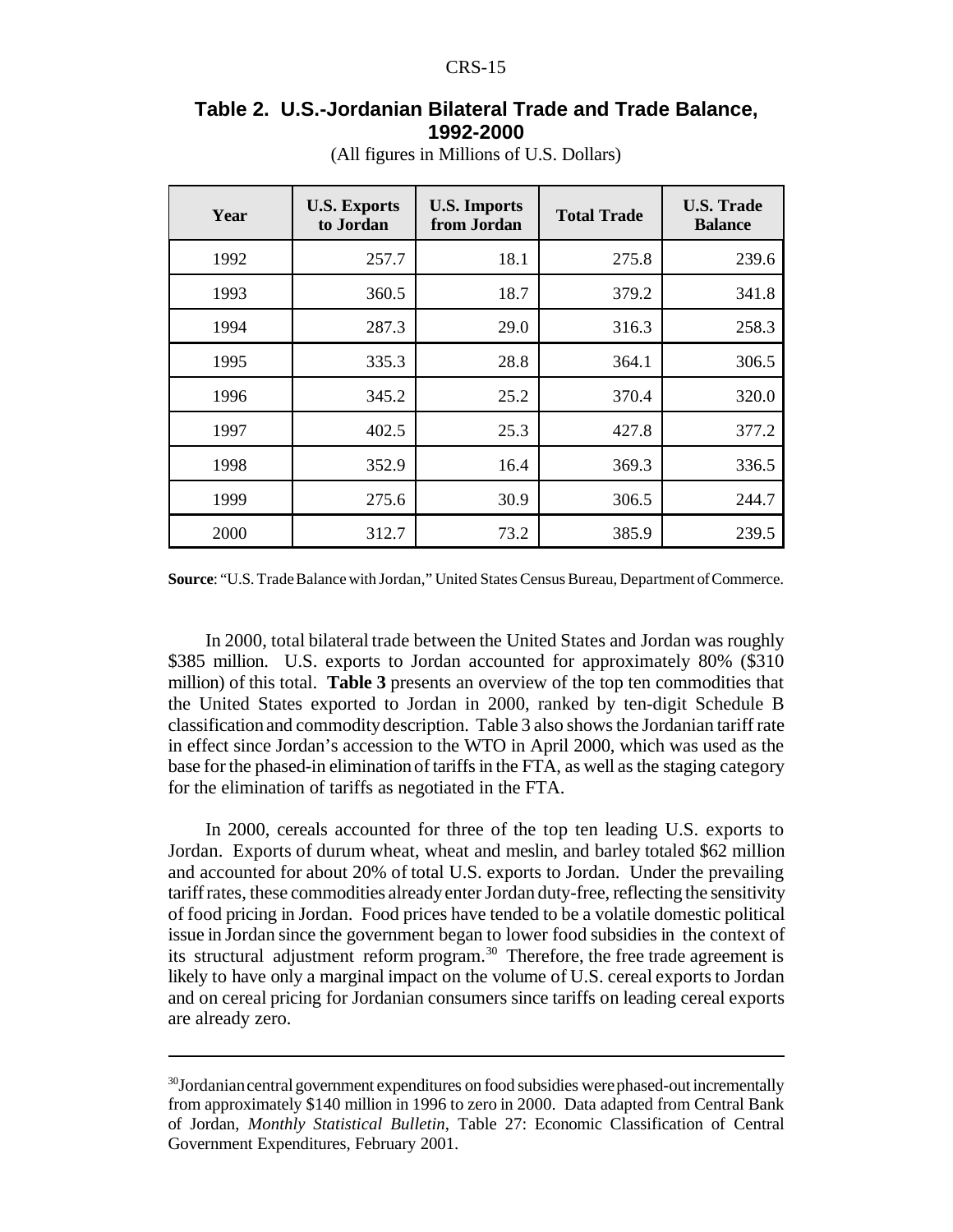#### CRS-16

Other leading U.S. exports to Jordan, such as airplane and helicopter parts, woodpulp, vessels, and aircraft turbines face low (0-10%) tariffs, while radio transceivers face moderately high (30%) tariffs. Tariffs on these leading export commodities will be phased-out according to the FTA, with the exception of smoking tobacco, which, at \$14 million and 5% of total exports, was the fourth largest U.S. export to Jordan in 2000. Smoking tobacco faces a high tariff (70%) but its removal was not negotiated by the USTR in order to comply with the Clinton Administration's interpretation of the "Doggett Amendment" to the Departments of Commerce, Justice, and State, the Judiciary, and Related Agencies Appropriations Act, 1998, and subsequent legislation (see **Table 3 Notes** for further details on this legislation).

In 2000, U.S. imports from Jordan totaled \$73 million and accounted for approximately 20% of total bilateral trade. **Table 4** presents an overview of the top ten commodities that the United States imported from Jordan in 2000, ranked by tendigit Harmonized Tariff Schedule (HTS) classification and commodity description. Table 4 also shows the U.S. tariff rate in 2000, which was used as the base for the phased-in elimination of tariffs in the FTA, as well as the staging categories for the elimination of tariffs as negotiated in the FTA. Table 4 furthermore subdivides these commodities into imports that entered the United States duty-free under the qualifying industrial zones (QIZ) program.

Approximately 40% (or \$30 million) of all Jordanian exports entered the United States duty-free under the QIZ program in 2000. (For further details on the QIZ program, see CRS Report RS20529, *United States-Israel Free Trade Area: Jordanian-Israeli Qualifying Industrial Zones*, by Joshua Ruebner, updated March 29, 2001.) An additional 14% (or \$10 million) of all Jordanian exports received preferential access to the U.S. market under the Generalized System of Preferences (GSP) program in 2000. (For further details, see CRS Report 97-389, *Generalized System of Preferences*, by William H. Cooper, updated January 8, 2001.) Leading Jordanian exports to the United States in 2000 included textiles and apparel, suitcases, briefcases, and jewelry. At least half of all exports in six of the ten leading export categories benefitted fromQIZ status (textiles and apparel, suitcases, and briefcases) and all exports in two categories benefitted from the GSP program (jewelry).

Since many Jordanian exports to the United States already qualify for duty-free or preferential access under the above-mentioned programs and the regular tariffrates (in the HTS), the FTA is unlikely to have a large impact on the volume of Jordanian exports to the United States. However, one sector that shows growth potential under a future U.S.-Jordan FTA is the textile and apparel sector. This sector occupies a significant position in Jordanian industrial production. For instance, in 1993, 1,750 textile and ready-made apparel firms employed over 7,500 people. Excluding mineral and petrochemical production, textiles and apparels were Jordan's second leading worldwide industrial export (roughly  $$50$  million) in 1994.<sup>31</sup> Since 1994, the textile and apparel sector has become an even more important part of Jordanian manufacturing since several American, Israeli, and other multi-national textile and apparel firms have relocated some of their operations to Jordan both within and

<sup>31</sup>*Jordan: An Industrial Review (1989-1994)*, The Amman Chamber of Commerce and the Industrial Development Bank, Amman, Jordan, 1995, p*.* 28, 53.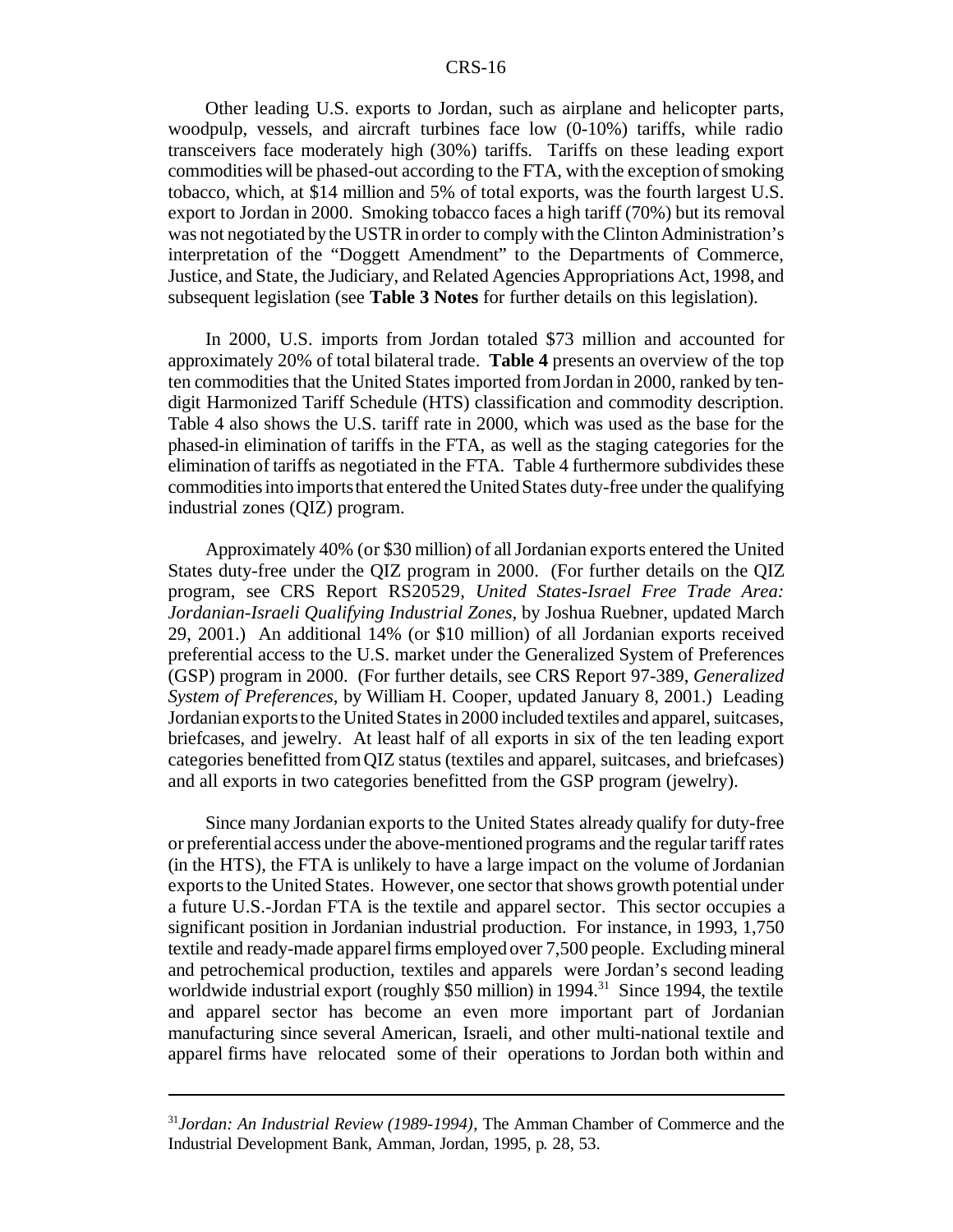#### CRS-17

outside the context of the QIZ program. However, only a few firms have qualified their products for QIZ status. Therefore, most of the Jordanian textile and apparel industry still faces fairly substantial tariffs when exporting to the United States. A general phasing-out of these tariffs within the context of an FTA would presumably increase Jordanian non-QIZ textile and apparel exports to the United States.

#### **Table 3. Top 10 U.S. Domestic Exports by FAS Value to Jordan, 2000**

| #              | 10-Digit Schedule B Classification &<br><b>Commodity Description</b>                             | Millions of \$<br>(% of total) | Jordanian<br><b>Base Rate</b> | <b>FTA</b><br><b>Staging</b><br>Category |
|----------------|--------------------------------------------------------------------------------------------------|--------------------------------|-------------------------------|------------------------------------------|
|                | <b>Total U.S. Domestic Exports to Jordan</b>                                                     | \$305.60 (100%)                |                               |                                          |
| $\mathbf{1}$   | 1001100090 Durum Wheat                                                                           | \$42.75 (14.0%)                | $\mathbf{0}$                  | E                                        |
| $\overline{2}$ | 8803300010 Unspecified Parts of Airplanes<br>or Helicopters for Use in Civil Aircraft            | $$15.82(5.2\%)$                | 10%                           | $\mathsf{A}$                             |
| 3              | 1001902055 Other Wheat & Meslin, Except<br>Seed                                                  | $$14.15(4.6\%)$                | $\Omega$                      | E                                        |
| $\overline{4}$ | 2403100060 Smoking Tobacco                                                                       | $$14.08(4.6\%)$                | 70%                           | %                                        |
| 5              | 4703210040 Chemical Woodpulp, Sulfate or<br>Soda, Coniferous, Bleached                           | $$10.77(3.5\%)$                | 5%                            | A                                        |
| 6              | 8905905000 Unspecified Vessels,<br>Navigability of which is Subsidiary to their<br>Main Function | $$9.14(3.0\%)$                 | $\Omega$                      | E                                        |
| $\tau$         | 8525203055 Radio Transceivers, >400 MHz                                                          | $$8.42(2.8\%)$                 | 30%                           | E                                        |
| 8              | 8411124010 Turbojet Aircraft Turbines for<br>use in Civil Aircraft, Thrust > 25kN                | $$7.10(2.3\%)$                 | $\Omega$                      | E                                        |
| 9              | 9880004000 Low Value Estimate, < \$2500,<br><b>Excluding Canada</b>                              | $$5.72(1.9\%)$                 | N/A                           | N/A                                      |
| 1<br>$\Omega$  | 1003004090 Barley, Except Seed                                                                   | $$5.15(1.7\%)$                 | $\Omega$                      | E                                        |

Source: United States Trade Representative, United States International Trade Commission, Jordan Customs Department.

**Notes:**

A=Duties to be eliminated in two equal annual stages.

E=Duties already eliminated or to be eliminated in accordance with existing WTO duty-elimination commitments.

N/A=Non-applicable.

\* The USTR did not negotiate the reduction of tariffs on tobacco products to comply with the Clinton Administration's interpretation of the "Doggett Amendment" to the Departments of Commerce, Justice, and State, the Judiciary, and Related Agencies Appropriations Act, 1998 (H.R. 2267, signed into law as P.L. 105-119, November 26, 1997). The Doggett Amendment, Sect. 618, states that "none of the funds provided by this Act shall be available to promote the sale or export of tobacco or tobacco products, or to seek the reduction or removal by any foreign country of restrictions on the marketing of tobacco or tobacco products, except for restrictions which are not applied equally to all tobacco or tobacco products of the same type." Similar language has appeared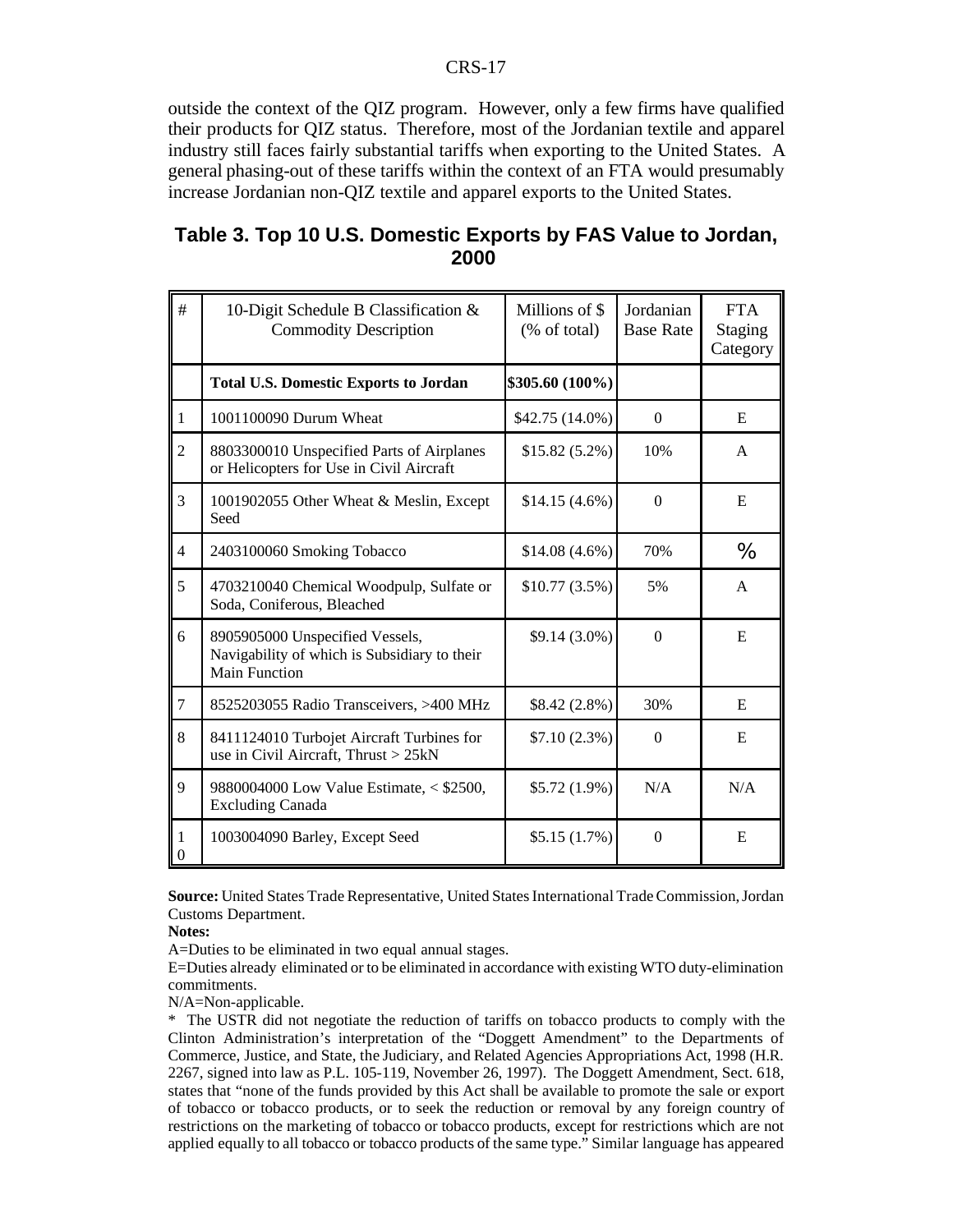in subsequent appropriations acts for these agencies. For instance, see Sec. 616, H.R. 5548, incorporated into H.R. 4942, signed into law as P.L. 106-553, December 21, 2000.

## **Table 4. Top 10 U.S. Imports for Consumption by Customs Value from Jordan, 2000**

| #                     | 10-Digit Harmonized Tariff<br>Schedule (HTS) Classification &<br><b>Commodity Description</b> | <b>Millions</b><br>of \$<br>(% of total) | Of<br>which<br>QIZ | $%$ of<br>which<br>QIZ | U.S.<br><b>Base</b><br>Rate   | <b>FTA</b><br>Staging<br>Category |
|-----------------------|-----------------------------------------------------------------------------------------------|------------------------------------------|--------------------|------------------------|-------------------------------|-----------------------------------|
|                       | <b>Total U.S. Imports for</b><br><b>Consumption from Jordan</b>                               | \$72.84<br>$(100\%)$                     | \$30.13            | 41.4%                  |                               |                                   |
| $\mathbf{1}$          | 4202128070 Trunks, Suitcases,<br><b>Vanity Cases</b>                                          | \$6.32<br>$(8.7\%)$                      | \$5.59             | 88.5%                  | 18.6%                         | $\overline{F}$                    |
| $\overline{2}$        | 6204633510 Women's Synthetic<br>Trousers & Breeches, Not<br>Knitted                           | \$4.84<br>$(6.6\%)$                      | \$4.58             | 94.6%                  | 29.3%                         | D                                 |
| 3                     | 6203112000 Men's Suits, Wool,<br>Not Knitted                                                  | \$4.53<br>$(6.2\%)$                      | \$0.30             | 6.6%                   | $21.2\ell/$<br>$kg+$<br>18.9% | $\mathcal{C}$                     |
| $\overline{4}$        | 6204624020 Women's Cotton<br>Trousers & Breeches, Not<br>Knitted                              | \$4.44<br>$(6.1\%)$                      | \$4.19             | 94.4%                  | 17.0%                         | $\mathcal{C}$                     |
| 5                     | 7113195000 Gold or Platinum<br>Jewelry                                                        | \$4.24<br>$(5.8\%)$                      | $\theta$           | --                     | 5.5%                          | G                                 |
| 6                     | 7113115000 Silver Jewelry                                                                     | \$4.10<br>$(5.6\%)$                      | $\overline{0}$     | --                     | 5.0%                          | G                                 |
| $\overline{7}$        | 6110202075 Women's or Girls'<br><b>Other Pullovers</b>                                        | \$3.63<br>$(5.0\%)$                      | \$1.90             | 52.3%                  | 18.2%                         | $\mathbf{F}$                      |
| 8                     | 6110303050 Men's or Boys'<br><b>Other Pullovers</b>                                           | \$2.57<br>(3.5%)                         | \$2.45             | 95.3%                  | 32.9%                         | $\mathbf{F}$                      |
| 9                     | 9706000060 Antiques >100<br>Years of Age                                                      | \$1.77<br>$(2.4\%)$                      | $\boldsymbol{0}$   |                        | $\boldsymbol{0}$              | E                                 |
| 1<br>$\boldsymbol{0}$ | 4202128030 Attache Cases,<br>Brief Cases, School Satchels,<br>Occupational Luggage Cases      | \$1.50<br>$(2.1\%)$                      | \$1.26             | 84.0%                  | 18.6%                         | ${\bf F}$                         |

**Source:** United States Trade Representative, United States International Trade Commission. **Notes:** U.S. tariff rates do not apply to designated products of qualifying industrial zones (QIZs), which enter the United States duty-free.

C=Duties to be eliminated in five equal annual stages.

D=Duties to be eliminated in ten equal annual stages.

E=Duties already eliminated or to be eliminated in accordance with existing WTO duty-elimination commitments.

F=Duties to be retained until year ten and eliminated effective year ten.

G=Duties to be eliminated effective year one.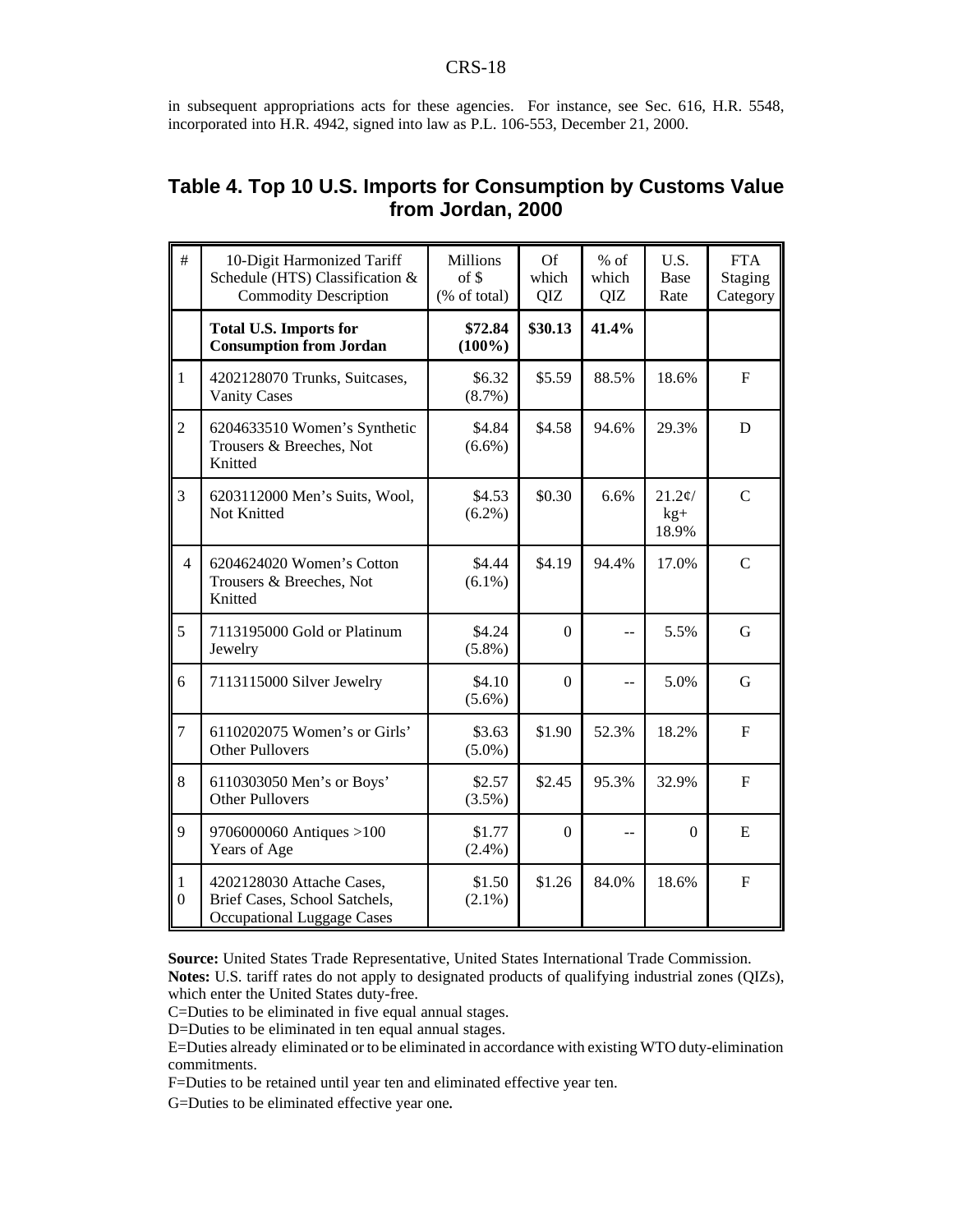#### **Foreign Direct Investment (FDI) in Jordan**

Although a U.S.-Jordan FTA might not have a large and immediate impact on the volume of bilateral trade in goods and services, many predict that the FTA could substantially increase foreign direct investment (FDI) in Jordan, both fromthe United States and from the rest of the world. In the context of an FTA, multinational companies seeking greater U.S. market access could relocate some of their operations to Jordan in order to take advantage of its eventual duty-free access to the United States. In addition, U.S. companies that currently import inputs or finished products from other countries could reroute their purchases to Jordanian suppliers in order to reduce production or import costs stemming from tariffs. Already, some U.S., foreign, and multinational companies have relocated their operations to Jordan in order to benefit from the QIZ program, thereby attracting larger amounts of FDI to Jordan. A U.S.-Jordan FTA could promote a similar pattern on a country-wide scale.

In recent years, U.S. direct investment in Jordan has been limited. **Table 5** presents available data on U.S. companies' direct investment position in Jordan between 1994-1999. It also presents the capital outflows and profits stemming from these investments. In 1999, U.S. FDI in Jordan increased to \$30 million, up from \$15 million in 1995, probably as a result of U.S. textile and apparel manufacturers investing in the al-Hassan Industrial Park QIZ in Irbid, Jordan. However, even with this increase, Jordan is still a rare destination for U.S. FDI in the Middle East. In 1999, U.S. FDI in Jordan represented less than 0.3% of total U.S. FDI in the region.

| Year | <b>Direct Investment</b><br><b>Position on a</b><br><b>Historical-Cost Basis</b> | Capital<br><b>Outflows</b> | Income to<br><b>U.S. Firms</b> |
|------|----------------------------------------------------------------------------------|----------------------------|--------------------------------|
| 1994 | 13                                                                               |                            |                                |
| 1995 | 15                                                                               | 2                          | 2                              |
| 1996 | D                                                                                |                            |                                |
| 1997 | D                                                                                | D                          | 5                              |
| 1998 | D                                                                                |                            |                                |
| 1999 | 30                                                                               |                            |                                |

#### **Table 5. U.S. Foreign Direct Investment in Jordan, 1994-1999** (All figures in Millions of U.S. Dollars)

**Notes:** Entries designated (D) are suppressed in order to avoid disclosure of data of individual companies.

**Source:** "International Accounts Data: U.S. Direct Investment Abroad," Bureau of Economic Analysis, Department of Commerce.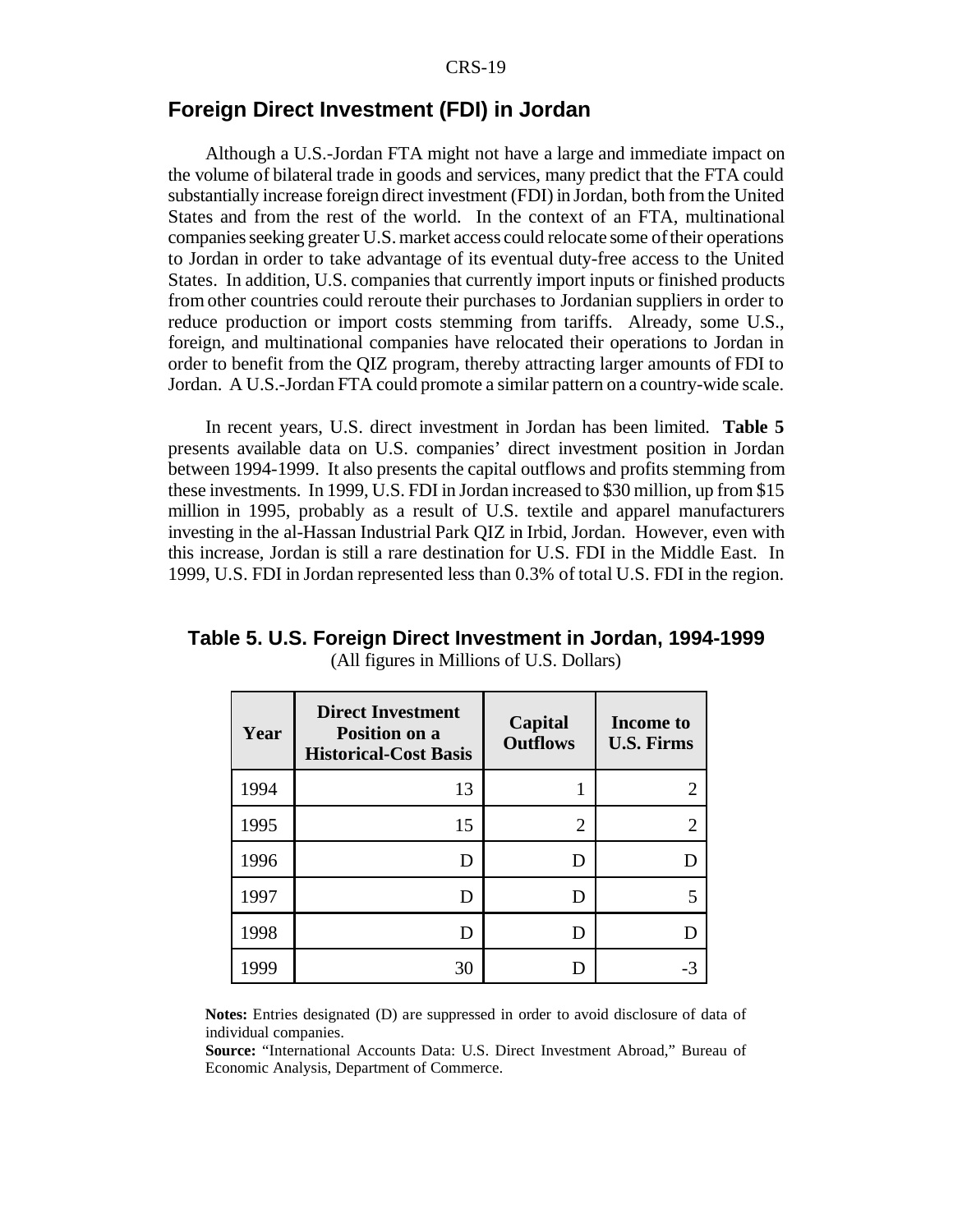To stimulate bilateralinvestment flows, the United States and Jordan negotiated a Bilateral Investment Treaty (BIT) on July 2, 1997.<sup>32</sup> The United States has negotiated similar treaties with dozens of other countries, designed, according to the USTR, to (1) protect U.S. investments abroad, (2) encourage market-oriented economic reform, and (3) support international law standards regarding foreign investment.<sup>33</sup> (For further information on Bilateral Investment Treaties, see CRS Report 98-39, *Foreign Investment Treaties: Impact on Direct Investment*, by James K. Jackson, January 12, 1998.) On May 23, 2000, President Clinton transmitted a message to the Senate seeking its advice and consent for ratification of the U.S.- Jordan BIT (Treaty Document No.  $106-30$ ).<sup>34</sup> On the same day, the Senate referred the treaty to the Committee on Foreign Relations by unanimous consent.<sup>35</sup> The Senate considered the treaty and gave its advice and consent to ratification on October 18, 2000.

#### **Economic Reform in Jordan**

Since ascending the throne in February 1999, King 'Abdullah has made economic reform a top governmental priority. As a result, Jordan has undertaken a number of structural adjustment reforms within the past year. For instance, in the context of its accession to WTO membership in April 2000, Jordan harmonized its General Sales Tax (GST) rates on domestic and imported goods, amended its customs law, and enacted new legislation protecting intellectual property rights (IPRs). In July 1999 and April 2000, Jordan also lowered tariff levels, further liberalizing its trade regime. Outside the realm of trade, Jordan has begun to corporatize some public sector companies in preparation for their eventual privatization. Public sector telecommunications and cement companies, in addition to companies in other sectors, have been partially or wholly privatized as well.<sup>36</sup> Jordan's accession to the WTO, combined with a free trade agreement with the United States, will likely increase the momentum for further economic reforms in Jordan.

#### **Political Implications**

Should Congress and the Jordanian parliament agree to the FTA, Jordan would become the first independent Arab country to have concluded an FTA with the United States. This would be interpreted by many as a sign of the strength of U.S.-Jordan bilateral relations and of the importance that the United States attaches to this relationship. The U.S.-Jordan FTA would also be interpreted as a demonstration of

 $32$ For the text of the agreement, see the web site of the U.S. Department of State at [http://www.state.gov/www/issues/economic/treaty\_bit\_jordan.html].

<sup>&</sup>lt;sup>33</sup>See "U.S. Bilateral Investment Treaty Program," United States Trade Representative, [http://www.ustr.gov/agreements/index.html].

<sup>34</sup>*Weekly Compilation of Presidential Documents*, May 29, 2000, v. 36, n. 21, p. 1200.

<sup>35</sup>*Congressional Record*, May 23, 2000, p. S4330.

<sup>&</sup>lt;sup>36</sup>For further details on recent economic reform in Jordan, see "Jordan Letter of Intent and Memorandum on Economic and Financial Policies for 2000, July 4, 2000," International Monetary Fund (IMF), Washington, D.C.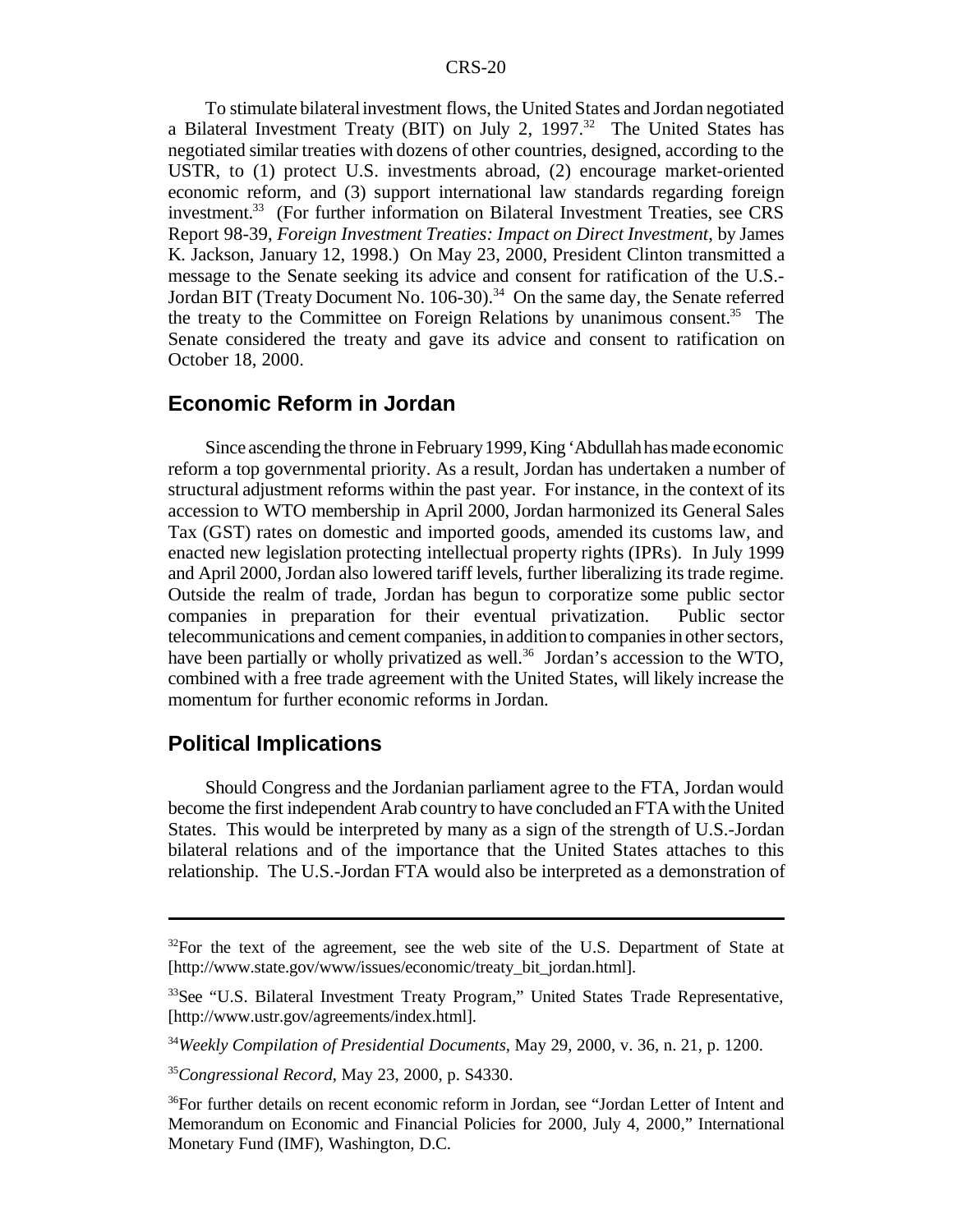the United States' confidence in and approval of King 'Abdullah's leadership in general and of his economic reforms in particular. In addition, the FTA could modestly reorient Jordan's trade pattern towards the United States and therefore implicitly away from Iraq. If, as a result of the FTA, Jordan could generate substantial export revenues from the United States, it could eventually decrease its reliance on Iraq as a major trading partner.<sup>37</sup> If the FTA results in a significant 'peace dividend' through increased levels of foreign direct investment (FDI) and exports, potentially leading to job creation and sustained economic growth, support for the peace process within Jordan could increase. In addition, this could provide tangible proof to other countries in the region that the peace process can yield economic benefits for their people as well.

## **Bibliography**

- Office of the U.S. Trade Representative. *Draft Environmental Review of the Proposed Agreement on the Establishment of a Free Trade Area Between the Government of the United States and the Government of the Hashemite Kingdom of Jordan.*
- –– The U.S.-Jordan Free Trade Agreement.
- U.S. International Trade Commission. "Economic Impact on the United States of a U.S.-Jordan Free Trade Agreement." ITC Investigation No. 332-418.
- U.S. Senate. Committee on Finance. *Hearing on the U.S.-Jordan Free Trade Agreement*, March 20, 2001.

#### **CRS Products**

- CRS Report 98-39, *Foreign Investment Treaties: Impact on Direct Investment*, by James K. Jackson, January 12, 1998.
- CRS Report 97-389, *Generalized System of Preferences*, by William H. Cooper, updated January 8, 2001.
- Trade Electronic Briefing Book, "Jordan-U.S. Free Trade Agreement (FTA)," by Joshua Ruebner, updated regularly; available on the CRS Web site at [http://www.congress.gov/brbk/html/ebtra117.html].

<sup>&</sup>lt;sup>37</sup>A highly respected pan-Arab daily newspaper quoted unnamed Congressional sources who said that one of the aims of the U.S.-Jordan FTA is to reduce Jordan's economic dependence on Iraq. The apparent rationale for reducing this dependence is to make it easier to maintain the sanctions regime against Iraq by alleviating the economic dislocations that these sanctions have caused to countries, like Jordan, friendly to the United States. Muwafiq Harb, "A Free Trade Agreement between the United States and Jordan Will Be Signed before the End of the Month," *al-Hayat*, October 8, 2000.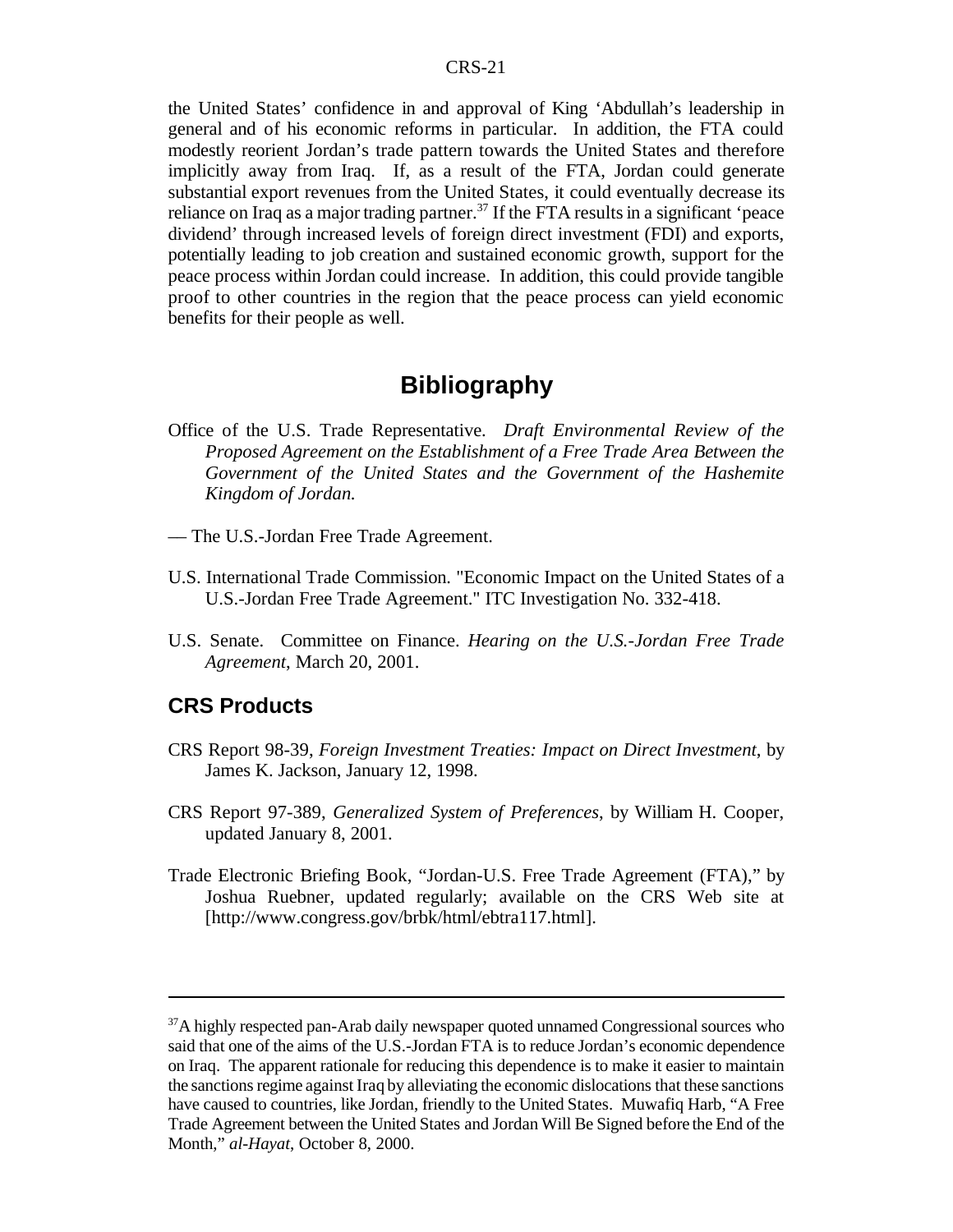- CRS Issue Brief IB93085, *Jordan: U.S. Relations and Bilateral Issues*, by Alfred B. Prados, updated regularly.
- CRS Info Pack IP445N, *NAFTA: The North American Free Trade Area*, updated as needed.
- CRS Report RS20529, *United States-Israel Free Trade Area: Jordanian- Israeli Qualifying Industrial Zones*, by Joshua Ruebner, updated March 29, 2001.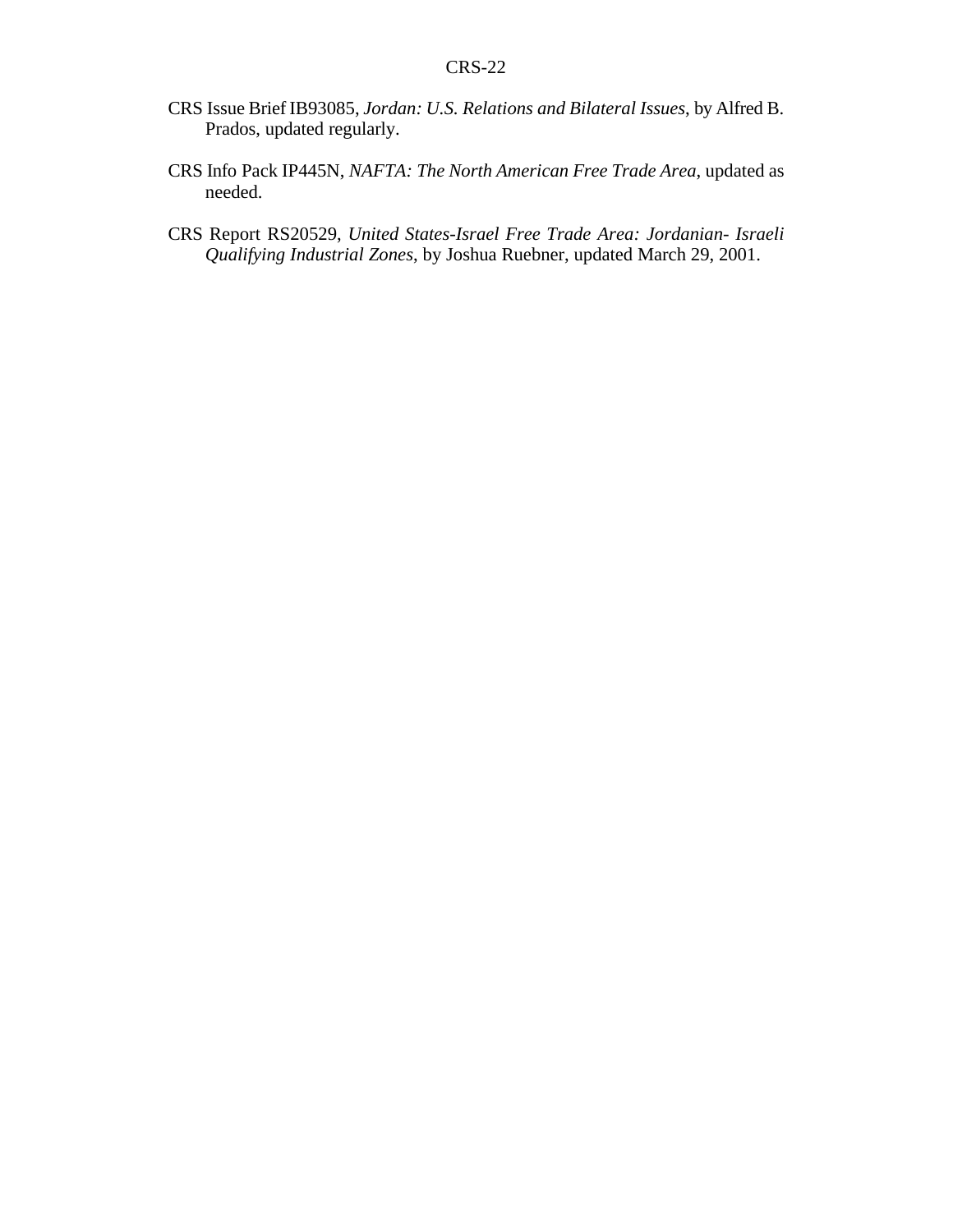| <b>Company/Association</b>                                                | <b>Position on FTA</b>                                                                                                                                                                                                               | <b>Comment</b>                                                                                                                              |
|---------------------------------------------------------------------------|--------------------------------------------------------------------------------------------------------------------------------------------------------------------------------------------------------------------------------------|---------------------------------------------------------------------------------------------------------------------------------------------|
| <b>Rubber and Plastic</b><br><b>Footwear Manufacturers</b><br>Association | Exclude products of Ch.<br>64 of HTS (footwear &<br>gaiters) from the FTA                                                                                                                                                            | Trade association<br>representing producers<br>of footwear w/ rubber or<br>plastic soles, protective<br>footwear and slippers               |
| <b>American Textile</b><br><b>Manufacturers Institute</b>                 | Adopt NAFTA model<br>for rules of origin,<br>customs procedures, and<br>safeguards on textiles                                                                                                                                       | National trade<br>association representing<br>562,000 workers                                                                               |
| <b>Pharmaceutical Research</b><br>and Manufactures of<br>America          | FTA provides<br>opportunity to<br>strengthen economic<br>reform in Jordan for<br>mutual interest of U.S.<br>& Jordanian<br>pharmaceutical<br>industries; concerned<br>about Jordan's<br>implementation of WTO<br>& TRIPS commitments | Represents research-<br>based pharmaceutical<br>and biotechnology<br>companies                                                              |
| <b>Blue Diamond Growers</b>                                               | FTA should eliminate<br>tariff on almonds                                                                                                                                                                                            | Non-profit farmer-<br>owned almond<br>marketing cooperative                                                                                 |
| <b>Philip Morris Companies</b><br>Inc.                                    | FTA should eliminate<br>tariff on dairy products,<br>edible preparations, and<br>tobacco; concerned that<br>non-tariff barriers<br>(labeling & regulatory<br>requirements) hinder<br>exports to Jordan                               | Subsidiaries manufacture<br>tobacco (Philip Morris),<br>food (Kraft), and beer<br>(Miller)                                                  |
| <b>BCTC</b> Corporation                                                   | "Wholeheartedly" in<br>support, especially on<br>free trade in apparel                                                                                                                                                               | U.S. importer of apparel;<br>establishing a<br>manufacturing facility in<br>the Irbid QIZ; products<br>sold in Walmart, K-<br>Mart, & Sears |

## **Appendix A. Public Comments Received by USTR on U.S.-Jordan FTA**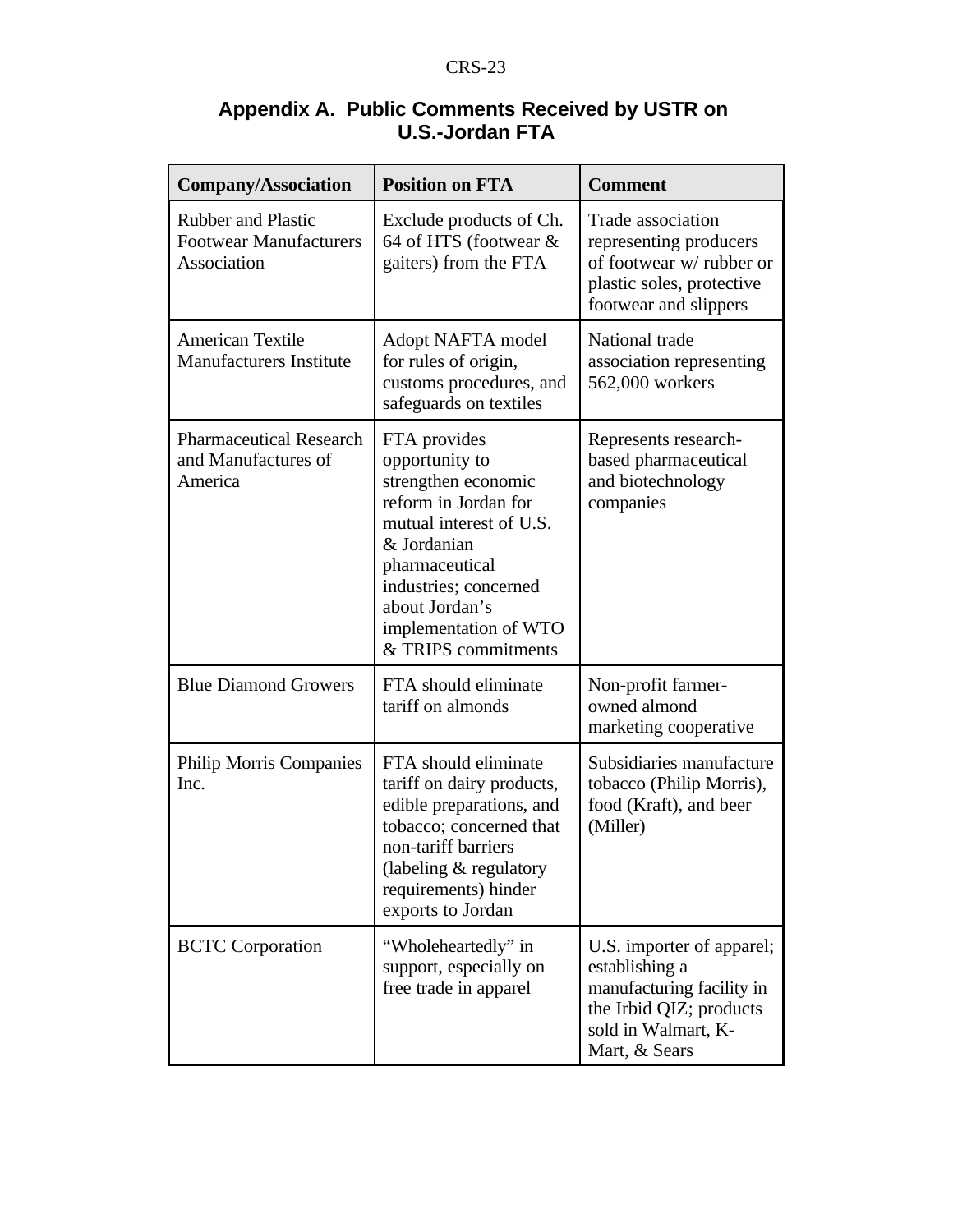| <b>Company/Association</b>                                                                                | <b>Position on FTA</b>                                                                                                                                                                             | <b>Comment</b>                                                                                                                                                                                                                                     |
|-----------------------------------------------------------------------------------------------------------|----------------------------------------------------------------------------------------------------------------------------------------------------------------------------------------------------|----------------------------------------------------------------------------------------------------------------------------------------------------------------------------------------------------------------------------------------------------|
| Women's EDGE                                                                                              | FTA should not<br>undermine universal<br>access to water or food<br>security and should<br>include international<br>labor standards; a social<br>and gender impact study<br>should be conducted    | Coalition of international<br>development $& U.S.$<br>women's organizations<br>that advocate policies<br>that empower women $\&$<br>improve their living<br>conditions                                                                             |
| <b>Motion Picture</b><br>Association                                                                      | FTA should address the<br>enforcement of anti-<br>video piracy intellectual<br>property rights (IPRs)                                                                                              | Trade association<br>representing Buena Vista<br>International (Walt<br>Disney), Sony<br>(Columbia/Tri-Star),<br>MGM/United Artists,<br>Paramount Pictures, 20 <sup>th</sup><br>Century Fox, Universal<br>International Films, and<br>Warner Bros. |
| American Federation of<br>Labor and Congress of<br><b>Industrial Organizations</b><br>(AFL-CIO)           | FTA should include<br>enforceable provisions<br>protecting core labor &<br>environmental standards                                                                                                 | Voluntary federation of<br>American unions,<br>representing more than<br>13 million people<br>nationwide                                                                                                                                           |
| <b>American Apparel</b><br>Manufacturers<br>Association (AAMA)                                            | "Strongly" supports<br>FTA; FTA should<br>preserve the advantages<br>of QIZs and adopt U.S.-<br>Israel FTA rules of<br>origin                                                                      | Central trade association<br>for U.S. companies that<br>produce clothing; some<br>members have shifted<br>production to the QIZs                                                                                                                   |
| <b>Energy Services</b><br>Coalition                                                                       | FTA provides the<br>opportunity to fully<br>liberalize trade in the<br>energy services sector;<br>FTA should include<br>market-access<br>commitments & pro-<br>competitive regulatory<br>framework | Coalition of 51<br>companies & trade<br>associations whose goal<br>is to promote the<br>liberalization of energy<br>services                                                                                                                       |
| Chocolate<br>Manufacturers<br>Association (CMA) $&$<br><b>National Confectioners</b><br>Association (NCA) | FTA should achieve<br>reciprocal duty-free<br>access for confectionery<br>products                                                                                                                 | Represents 300<br>companies that<br>manufacture more than<br>90% of chocolate &<br>confectionery products<br>in the United States                                                                                                                  |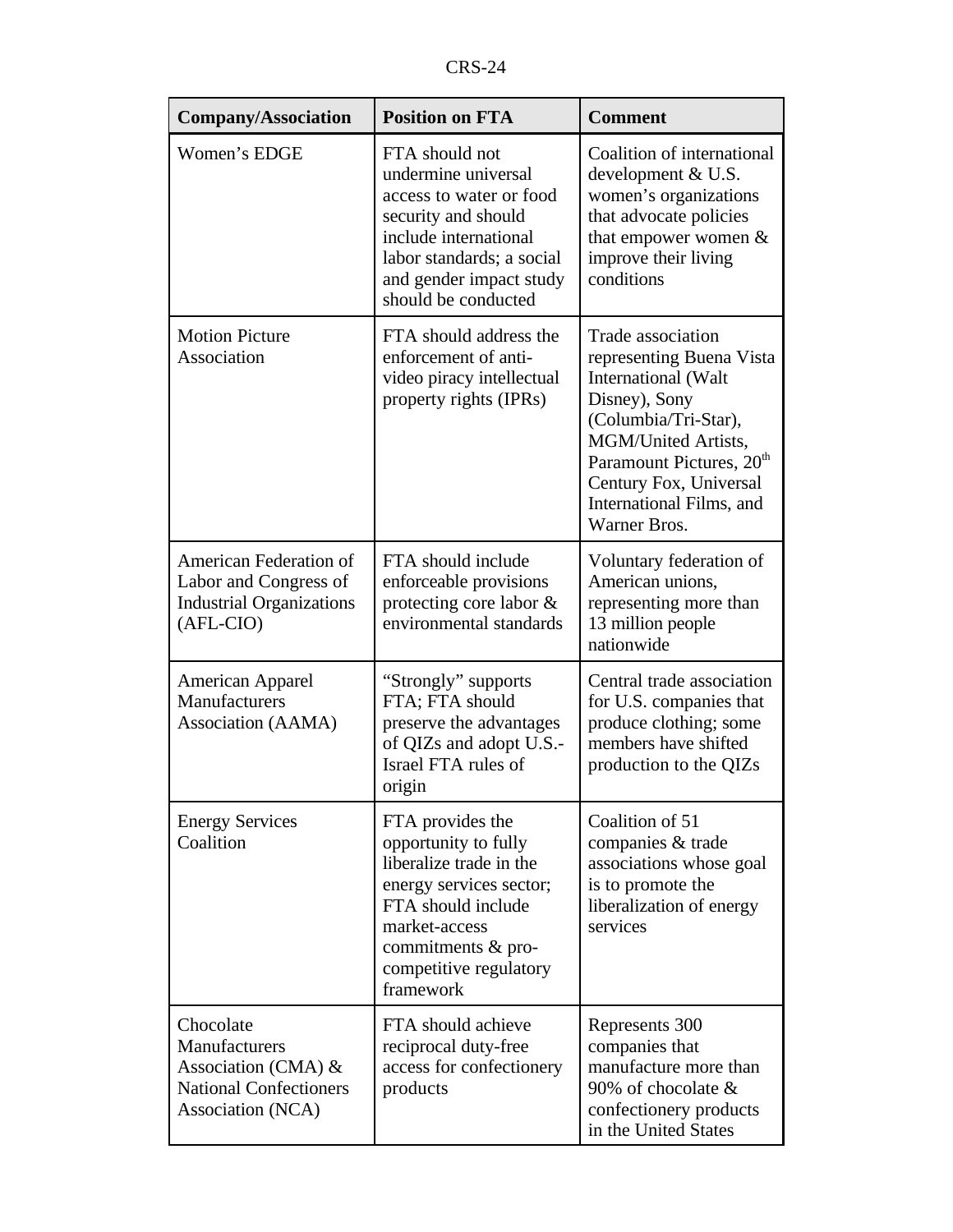| <b>Company/Association</b>                                                                      | <b>Position on FTA</b>                                                                                                                                                         | <b>Comment</b>                                                                                                                   |
|-------------------------------------------------------------------------------------------------|--------------------------------------------------------------------------------------------------------------------------------------------------------------------------------|----------------------------------------------------------------------------------------------------------------------------------|
| U.S. Dairy Export<br>Council                                                                    | FTA should lower tariffs<br>on dairy products from<br>20% to zero                                                                                                              | Independent membership<br>organization<br>representing more than<br>80% of national milk<br>production & other dairy<br>products |
| West Point Stevens, Inc.                                                                        | FTA should adopt rules<br>of origin based on U.S.-<br><b>Israel FTA</b>                                                                                                        | Largest U.S.<br>manufacturer of sheets<br>& towels                                                                               |
| <b>United States</b><br><b>Association of Importers</b><br>of Textiles & Apparel<br>$(USA-ITA)$ | FTA should be<br>compatible w/ QIZs,<br>lead to immediate<br>reciprocal elimination of<br>duties on textiles &<br>apparel, and have<br>minimum customs<br>formalities          | Represents more than<br>200 importers,<br>exporters,<br>manufacturers,<br>distributors, & retailers                              |
| <b>Kellwood Company</b>                                                                         | "Strongly supports"<br>FTA & a rapid phase-<br>out of apparel tariffs                                                                                                          | Manufacturer &<br>marketer of women's<br>apparel                                                                                 |
| <b>National Retail</b><br>Federation (NRF)                                                      | "Strongly supports"<br>FTA & immediate duty-<br>free treatment of<br>consumer goods; FTA<br>should incorporate U.S.-<br>Israel FTA rules of<br>origin on textiles &<br>apparel | World's largest retail<br>trade association,<br>representing more than<br>1.4 million U.S. retail<br>establishments              |

**Source**: United States Trade Representative Reading Room.